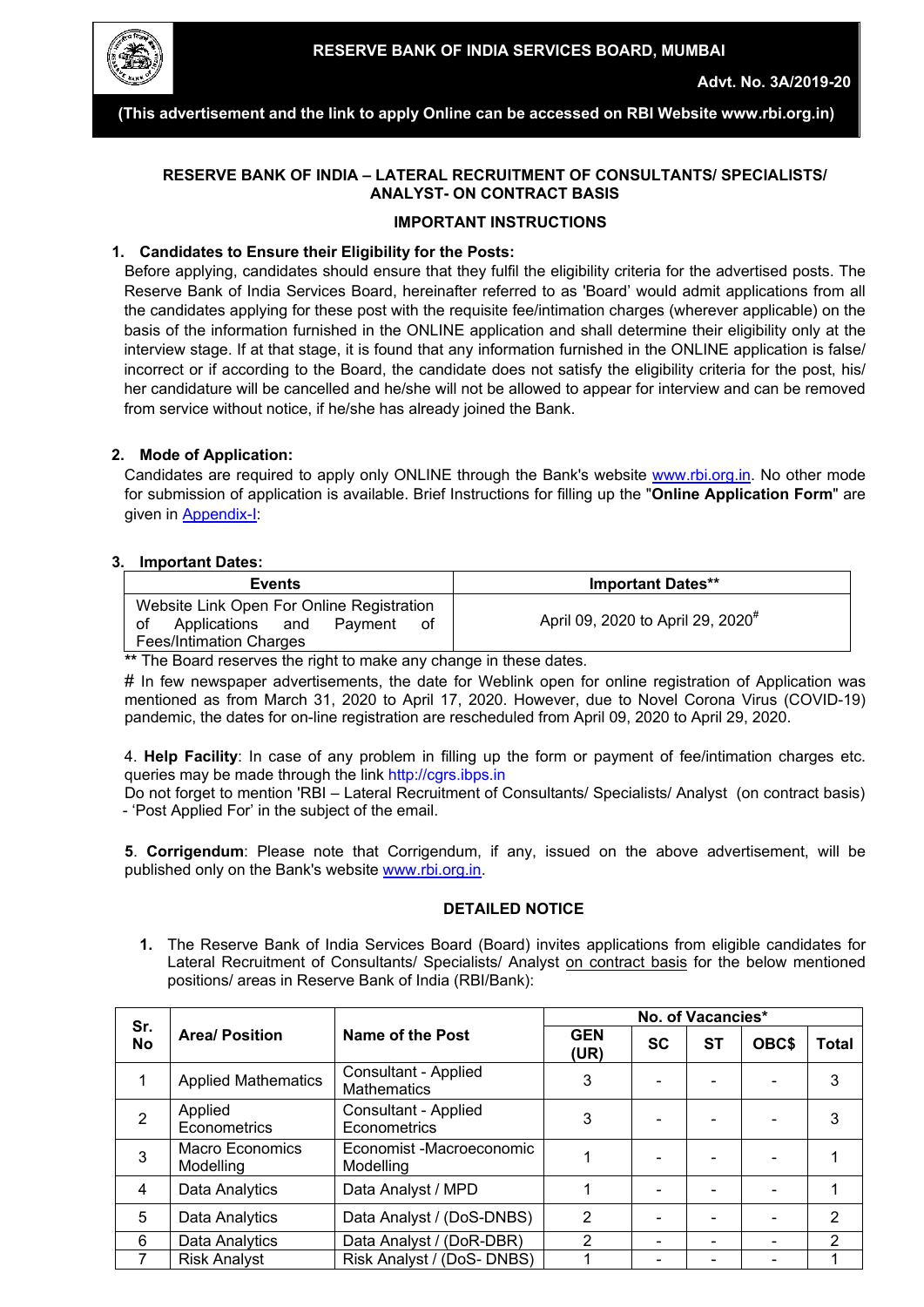

| 8               | <b>Risk Management</b>                                                                                                           | Risk Analyst / (DEIO)        | $\overline{2}$ | $\overline{\phantom{0}}$ | $\blacksquare$ | $\overline{2}$ |
|-----------------|----------------------------------------------------------------------------------------------------------------------------------|------------------------------|----------------|--------------------------|----------------|----------------|
| 9               | Information System<br>(IS) Audit                                                                                                 | <b>IS Auditor</b>            | $\overline{2}$ |                          |                | $\overline{2}$ |
| 10              | Specialist in Forensic<br>Audit                                                                                                  | Specialist in Forensic Audit | 1              |                          |                |                |
| 11              | Chartered<br>Accountant                                                                                                          | <b>Accounts Specialist</b>   | 1              |                          |                |                |
| 12 <sup>2</sup> | Mainframe<br>System<br>Administrator/<br>Virtualised<br>Environment<br>Administrator/<br>Database<br>Administrator               | <b>System Administrator</b>  | 6              | 1                        | 2              | 9              |
| 13              | Application/<br>Middleware experts-<br>Application<br>Middleware<br>Administrator for IBM<br>MQ/ ORACLE Web<br>Logic/ JBoss/ WAS | Project Administrator        | 4              |                          |                | 5              |
| 14              | <b>Network Experts</b>                                                                                                           | Network Administrator        | 5              |                          |                | 6              |
|                 |                                                                                                                                  | <b>Total</b>                 | 34             | 1                        | 4              | 39             |

**\*** UR-Unreserved, SC- Scheduled Caste, ST-Scheduled Tribe and OBC-Other Backward Classes.

**\$** Candidates belonging to OBC category but coming in the 'Creamy Layer' are not entitled to OBC reservation. They should indicate their category as **'General (GEN)**'.

**Important Note**: - The vacancies for the area/position of Data Analytics (Sr. No. 4, 5 and 6 of the above table) have been divided in three posts/ departments, i.e.

- (i) Data Analyst /MPD
- (ii) Data Analyst / (DoS-DNBS)
- (iii) Data Analyst / (DoR-DBR).

Candidates may note that they can apply ONLY for any one of the above post as per the job profile suitability mentioned at Para 4 of the advertisement. In case, any candidate applies for more than one post out of these three posts, the last successful application (with higher Registration ID) will be considered and remaining applications will be rejected**.**

**Reservations for PwBD:** These posts are not reserved for Persons with Benchmark Disability (PwBD). However, PwBD candidates may apply without any concession except for relaxation in age, subject to their suitability to that post. Accordingly, PwBD candidates belonging to the categories indicated below may apply for the above posts. PwBD candidates may belong to any category (i.e. General/SC/ST/OBC). PwBD candidates should possess a latest disability certificate issued by a Competent Authority as prescribed vide The Rights of Persons with Disabilities Act, 2016 (RPWD Act, 2016). Such certificate shall be subject to verification/re-verification as may be decided by the Board/ competent authority.

| <b>Name of disability</b> | <b>Functional classification</b> | <b>Physical requirements</b>                                                                                                                                                                                    |
|---------------------------|----------------------------------|-----------------------------------------------------------------------------------------------------------------------------------------------------------------------------------------------------------------|
| Blind and low vision      | <b>Blindness</b>                 | Sitting,<br>Walking, Communication,<br>Bending,<br>Standing, Hearing/ Speaking, Lifting, Kneeling<br>and Crouching, Manipulation by Fingers, Pushing<br>and Pulling, Read and Writing (in Braille/<br>software) |
|                           | ow vision_                       | Sitting, Walking, Reading and<br>Writing,<br>Communication, Bending, Standing, Hearing/<br>Speaking, Lifting, Kneeling and Crouching,<br>Manipulation by Fingers, Pushing and Pulling                           |
| Hard of hearing           | Hard of hearing                  | Sitting, Walking, Seeing, Reading and Writing,<br>Communication, Bending, Standing,<br>Lifting,<br>Manipulation<br>Kneeling and Crouching,<br>by<br>Fingers, Pushing and Pulling                                |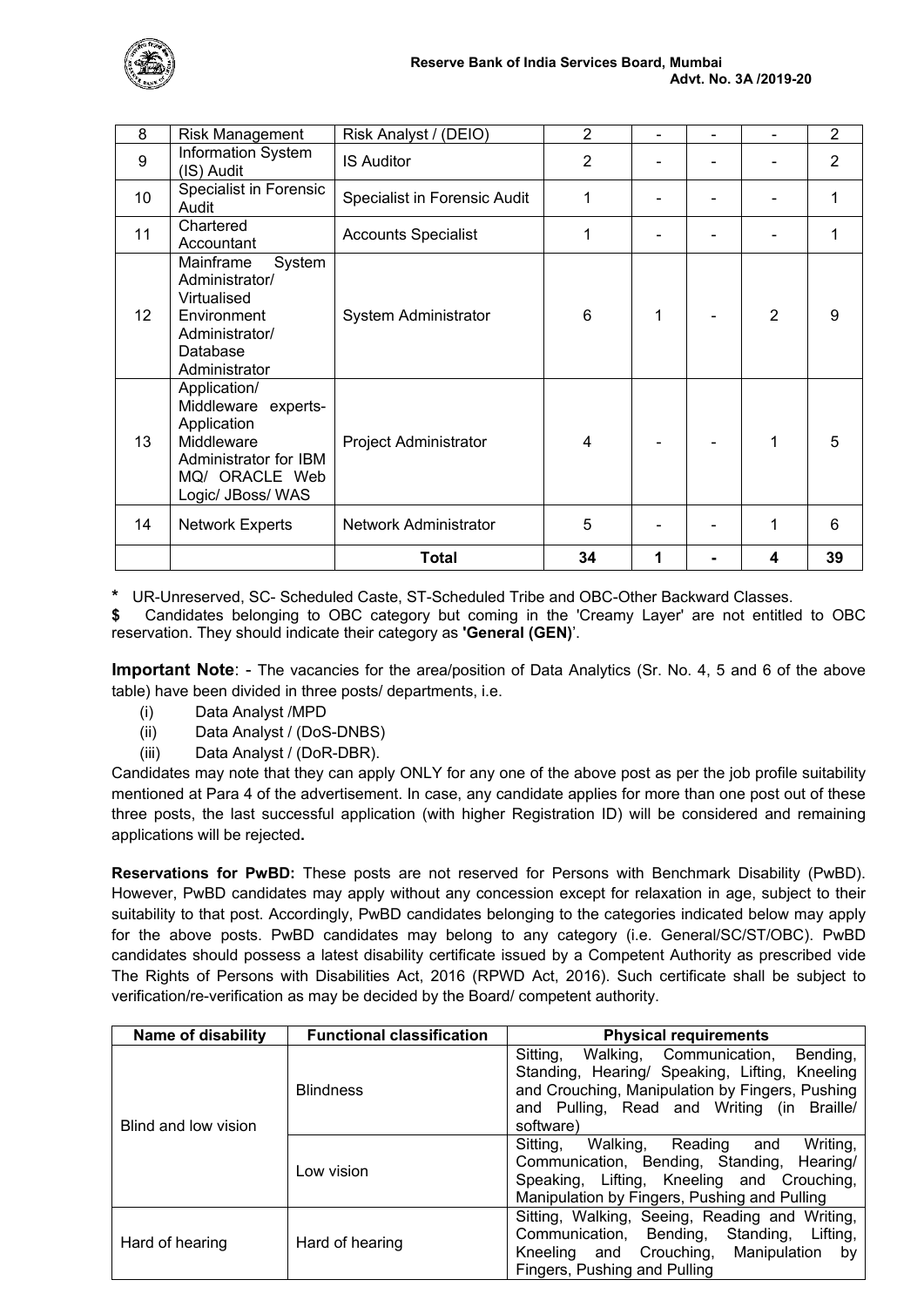

| (i) One Arm, One Leg,<br>Cerebral Palsy, Leprosy<br>Cured, Dwarfism, Acid Attack<br>Victims | (i) Sitting, Walking, Seeing, Reading and Writing,<br>Communication, Bending, Standing, Hearing/<br>Speaking, Lifting, Kneeling and Crouching,<br>Manipulation by Fingers, Pushing and Pulling |
|---------------------------------------------------------------------------------------------|------------------------------------------------------------------------------------------------------------------------------------------------------------------------------------------------|
| (ii) Both legs but not arms                                                                 | Sitting, Seeing, Reading and Writing,<br>(ii)<br>Communication, Hearing/ Speaking,<br>Lifting,<br>Manipulation by Fingers, Pushing and Pulling.                                                |
| (iii) Muscular Dystrophy                                                                    | Sitting, Seeing, Reading and Writing,<br>Communication, Hearing/ Speaking, Manipulation<br>by Fingers                                                                                          |
| One Arm, One Leg, Cerebral<br>Palsy, Leprosy Cured,<br>Dwarfism, Acid Attack<br>Victims and | Sitting,<br>Walking,<br>Communication,<br>Bending,<br>Standing, Lifting, Kneeling and<br>Crouching,<br>Manipulation by Fingers, Pushing and Pulling<br>and                                     |
| (i) blind/ low vision<br>or<br>(ii) hard of hearing                                         | (i) Reading and Writing (in Braille/ software) and<br>Hearing/ Speaking or<br>(ii) Reading, Writing and Seeing - as applicable                                                                 |
|                                                                                             |                                                                                                                                                                                                |

## **2. Eligibility Criteria:**

**(i) Nationality:** a candidate must be either:

- (a) a citizen of India, or
- (b) a subject of Nepal, or
- (c) a subject of Bhutan, or
- (d) a Tibetan refugee who came over to India before 1st January 1962 with the intention of permanently settling in India, or
- (e) a person of Indian origin who has **migrated** from Pakistan, Burma, Sri Lanka, East African countries viz. Kenya, Uganda, the United Republic of Tanzania, Zambia, Malawi, Zaire, Ethiopia and Vietnam with the intention of permanently settling in India.

Provided that a candidate belonging to categories (b), (c), (d) and (e) shall be a person in whose favour a certificate of eligibility has been issued by the Government of India.

A candidate in whose case a certificate of eligibility is necessary, may be admitted to the Interview but the offer of appointment may be given only after the necessary eligibility certificate has been issued to him/her by the Government of India.

| Sr. No.        | <b>Area/ Position</b>                                                                                     | Name of the Post                         | <b>Age Limit</b>                                                                                                                                           |
|----------------|-----------------------------------------------------------------------------------------------------------|------------------------------------------|------------------------------------------------------------------------------------------------------------------------------------------------------------|
| 1              | <b>Applied Mathematics</b>                                                                                | <b>Consultant - Applied Mathematics</b>  |                                                                                                                                                            |
| $\overline{2}$ | <b>Applied Econometrics</b>                                                                               | <b>Consultant - Applied Econometrics</b> | candidate must<br>have<br>A                                                                                                                                |
| 3              | <b>Macro Economics</b><br>Modelling                                                                       | Economist -Macroeconomic<br>Modelling    | attained the age of 30 years<br>and must not be above the                                                                                                  |
| 4              | Data Analytics                                                                                            | Data Analyst / MPD                       | age of 40 years as on the 1st                                                                                                                              |
| 5              | Data Analytics                                                                                            | Data Analyst / (DoS-DNBS)                | of March 2020 i.e., he/she                                                                                                                                 |
| 6              | Data Analytics                                                                                            | Data Analyst / (DoR-DBR)                 | must have been born not                                                                                                                                    |
| 7              | <b>Risk Analyst</b>                                                                                       | Risk Analyst / (DoS- DNBS)               | earlier than 1st March 1980                                                                                                                                |
| 8              | <b>Risk Management</b>                                                                                    | Risk Analyst / (DEIO)                    | and not later than 1st March                                                                                                                               |
| 9              | Information System (IS)<br>Audit                                                                          | <b>IS Auditor</b>                        | 1990.                                                                                                                                                      |
| 10             | Specialist in Forensic<br>Audit                                                                           | Specialist in Forensic Audit             |                                                                                                                                                            |
| 11             | <b>Chartered Accountant</b>                                                                               | <b>Accounts Specialist</b>               |                                                                                                                                                            |
| 12             | Mainframe System<br>Administrator/ Virtualised<br>Environment<br>Administrator/ Database<br>Administrator | <b>System Administrator</b>              | candidate<br>must<br>have<br>A<br>attained the age of 25 years<br>and must not be above the<br>age of 35 years as on the 1st<br>of March 2020 i.e., he/she |

## **(ii) Age: (as on 01.03.2020):**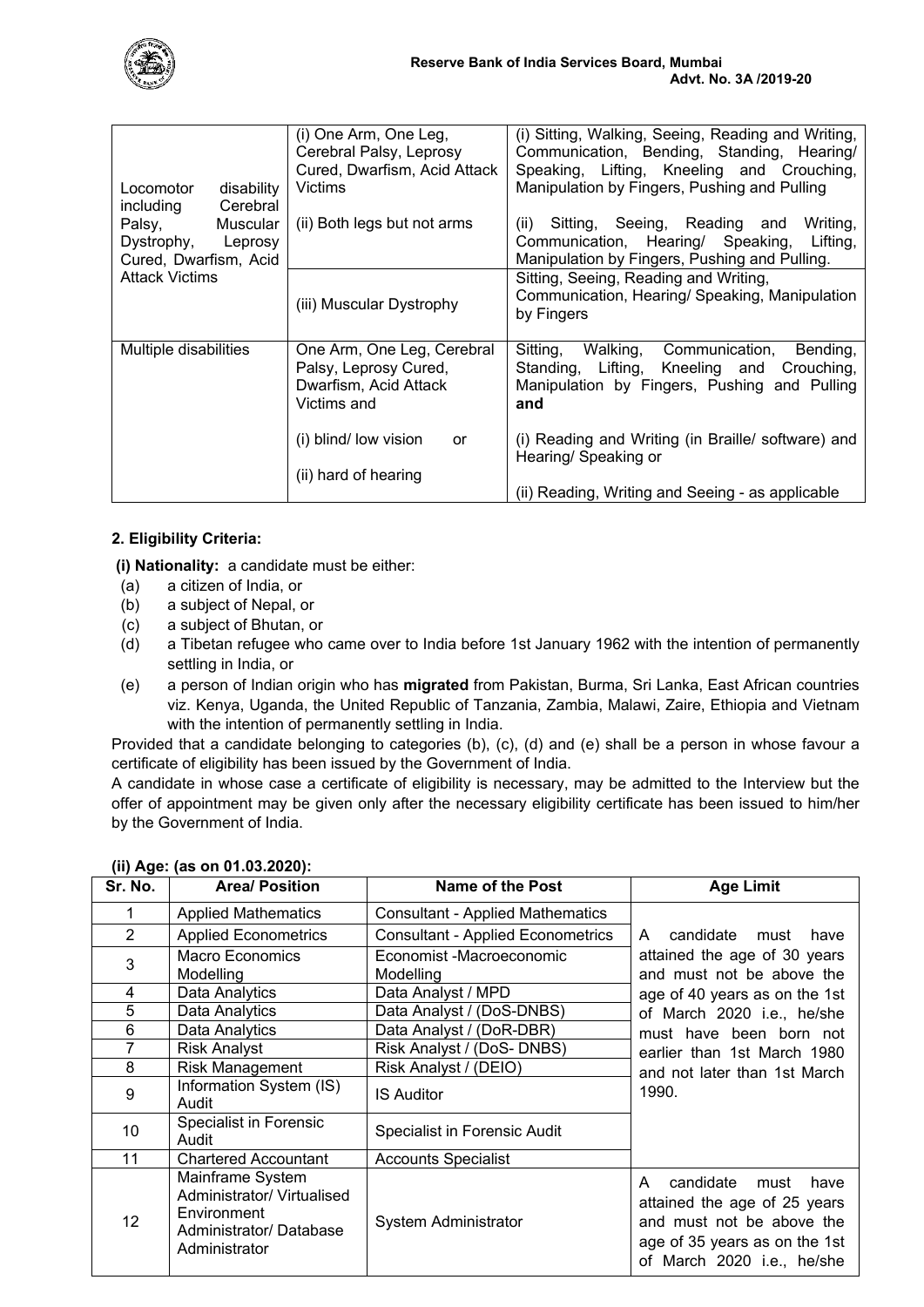

| 13 | Application/ Middleware<br>experts- Application<br>Middleware Administrator<br>for IBM MQ/ ORACLE<br>Web Logic/ JBoss/ WAS | <b>Project Administrator</b> | must have been born not<br>earlier than 1st March 1985<br>and not later than 1st March<br>1995. |
|----|----------------------------------------------------------------------------------------------------------------------------|------------------------------|-------------------------------------------------------------------------------------------------|
| 14 | <b>Network Experts</b>                                                                                                     | Network Administrator        |                                                                                                 |

Maximum age indicated above is for General category candidates. Relaxation in upper age limit will be available as detailed below:

- i. up to a maximum of five years for candidates belonging to a Scheduled Caste or a Scheduled Tribe if the posts are reserved for them;
- ii. up to a maximum of three years in the case of candidates belonging to Other Backward Classes who are eligible to avail of reservation applicable to such candidates if the posts are reserved for them;
- iii. up to a maximum of five years in the case of ex-servicemen including Commissioned Officers and ECOs/SSCOs who have rendered at least five years Military Service as on March 1, 2020 and have been released;
	- a. on completion of assignment (including those whose assignment is due to be completed within one year from March 1, 2020) otherwise than by way of dismissal or discharge on account of misconduct or inefficiency; or
	- b. on account of physical disability attributable to Military Service; or
	- c. on invalidment.
- iv. up to a maximum of five years in the case of ECOs/SSCOs who have completed an initial period of assignment of five years of Military Service as on March 1, 2020 and whose assignment has been extended beyond five years and in whose case the Ministry of Defence issues a certificate that they can apply for civil employment and that they will be released on three months' notice on selection from the date of receipt of offer of appointment.
- v. Up to a maximum of 10 years in the case of Persons with Benchmark Disabilities. For SC/ST PwBD up to a maximum of 15 years and for OBC PwBD up to a maximum of 13 years, subject to reservation of vacancies under the respective post. Relaxation in upper age limit for PwBD will be subject to the posts having been identified suitable for such disabilities.
- vi. For eligible staff candidates the relaxation in age limit is according to RBI circular CO. HRMD. No. G-75/5599/05.01.01/2013-2014 dated December 20, 2013.

**Note I**: - Candidates belonging to the Scheduled Castes, the Scheduled Tribes and the Other Backward Classes who are also covered under those coming under the above category of Ex-servicemen will only be eligible for grant of cumulative age-relaxation.

**Note II**: - The term Ex-servicemen will apply to the persons who are defined as Exservicemen in the Ex-servicemen (Re-employment in Civil Services and Posts) Rules, 1979, as amended from time to time.

**Note III:** - The age concession under Para 2 (ii) iii & iv will not be admissible to Exservicemen and Commissioned Officers including ECOs/SSCOs, who are released on own request.

**Note IV**: - Notwithstanding the provision of age relaxation for PwBD, a person with benchmark disability will be considered to be eligible for appointment only if he/she (after such physical examination as the Bank, may prescribe) is found to satisfy the requirements of physical and medical standards for the concerned Services/Posts to be allocated to the physically disabled candidates by the Bank.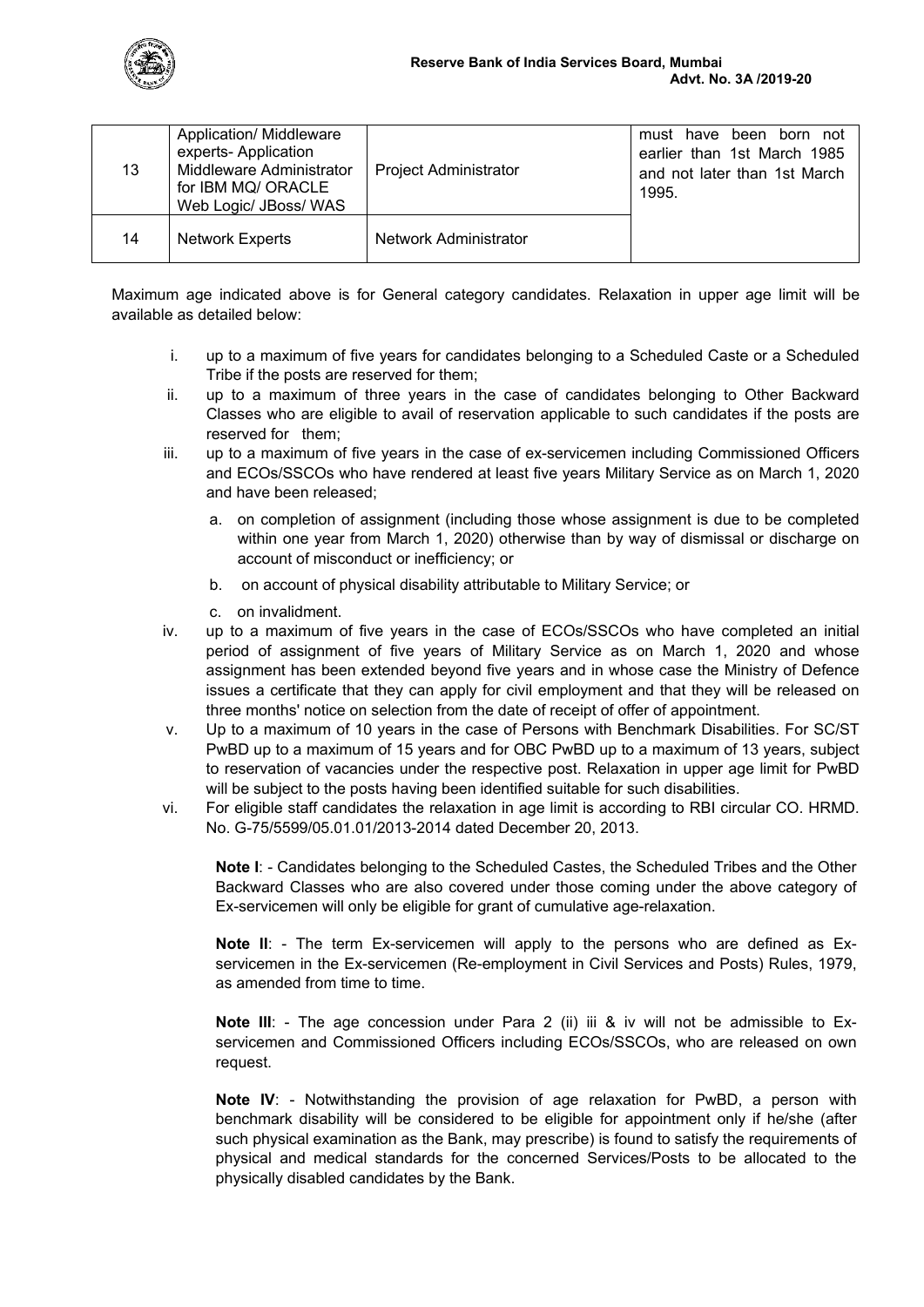

# **(iii) Educational qualifications and work experience (as on 01.03.2020):**

| Sr. No.        | <b>Area/Position</b>                | Name of the<br><b>Post</b>                    | <b>Essential Qualification/Experience (as on 01.03.2020)</b><br>(Including Probation/Training/Contractual Experience as an<br>officer or equivalent grade)                                                                                                                                                                                        |
|----------------|-------------------------------------|-----------------------------------------------|---------------------------------------------------------------------------------------------------------------------------------------------------------------------------------------------------------------------------------------------------------------------------------------------------------------------------------------------------|
|                |                                     |                                               | <b>Essential Qualification - Post Graduate Degree</b><br>in –<br>Mathematics / Applied Mathematics from a recognised Indian<br>University / Institute or Foreign University / Institute                                                                                                                                                           |
| 1.             | Applied<br><b>Mathematics</b>       | Consultant -<br>Applied<br><b>Mathematics</b> | <b>Desirable</b> - Doctorate Degree (PhD) in the areas of<br>Mathematics / Applied Mathematics from a recognised Indian<br>University / Institute or Foreign University / Institute                                                                                                                                                               |
|                |                                     |                                               | <b>Experience</b> - Three years of working experience in the<br>areas of Mathematics / Applied Mathematics, preferably in<br>Banking / Financial Sector or experience in Academics and<br>Research with a University                                                                                                                              |
|                |                                     |                                               | Essential Qualification - Post Graduate Degree in Applied<br>Econometrics / Statistics/ Economics from a recognised Indian<br>University / Institute or Foreign University / Institute                                                                                                                                                            |
| 2.             | Applied<br>Econometrics             | Consultant -<br>Applied<br>Econometrics       | <b>Desirable</b> - Doctorate Degree(PhD) in the area of Econometrics /<br>Applied Econometrics from a recognised Indian University /<br>Institute or Foreign University / Institute                                                                                                                                                               |
|                |                                     |                                               | <b>Experience</b> - Three years of working experience in the areas<br>of Applied Econometrics / Statistics / Economics, preferably in<br>Banking / Financial Sector or experience in Academics and<br>Research with a University.                                                                                                                 |
| 3.             | <b>Macro Economics</b><br>Modelling | Economist -<br>Macroeconomic<br>Modelling     | Essential Qualification - Post Graduate<br>Degree<br>in in<br>Economics / Economic Modelling / Macroeconomics /<br>Econometrics / Development Macroeconomics/ Applied<br>Statistics from a recognised Indian University / Institute or<br>Foreign University / Institute.                                                                         |
|                |                                     |                                               | <b>Desirable</b> - Doctorate Degree (PhD) in the areas of<br>Economics / Economic Modelling / Macroeconomics /<br>Econometrics / Development Macroeconomics / Applied<br>Statistics from a recognised Indian University / Institute or<br>Foreign University / Institute.                                                                         |
|                |                                     |                                               | <b>Experience</b> - Three years of experience in advanced<br>econometric methods and ability to handle, process and<br>analyze large time series datasets using packages such as<br>Matlab, R, Eviews and familiarity with data and research of<br>global bodies such as OECD, BIS, IMF and World Bank.                                           |
| $\mathbf{4}$ . | Data Analytics                      | Data Analyst /<br><b>MPD</b>                  | <b>Essential Qualification - Post Graduate Degree in Statistics</b><br>/ Econometrics / Mathematics / Mathematical Statistics /<br>Finance / Economics / Computer Science or B E / B Tech<br>in Computer Science from an Indian University /Institute<br>by Government bodies/ AICTE or a similar<br>recognized<br>Foreign University /Institute. |
|                |                                     |                                               | <b>Desirable</b> - Diploma in the area of Data Science, Data<br>Analytics or Data Statistics psychology                                                                                                                                                                                                                                           |
|                |                                     |                                               | <b>Experience</b> - Five years of experience in the area of Data<br>Analytics, Data Science or Statistics/ Econometrics in<br>commercial banks / financial companies / financial services<br>organizations / IT services companies with financial domain                                                                                          |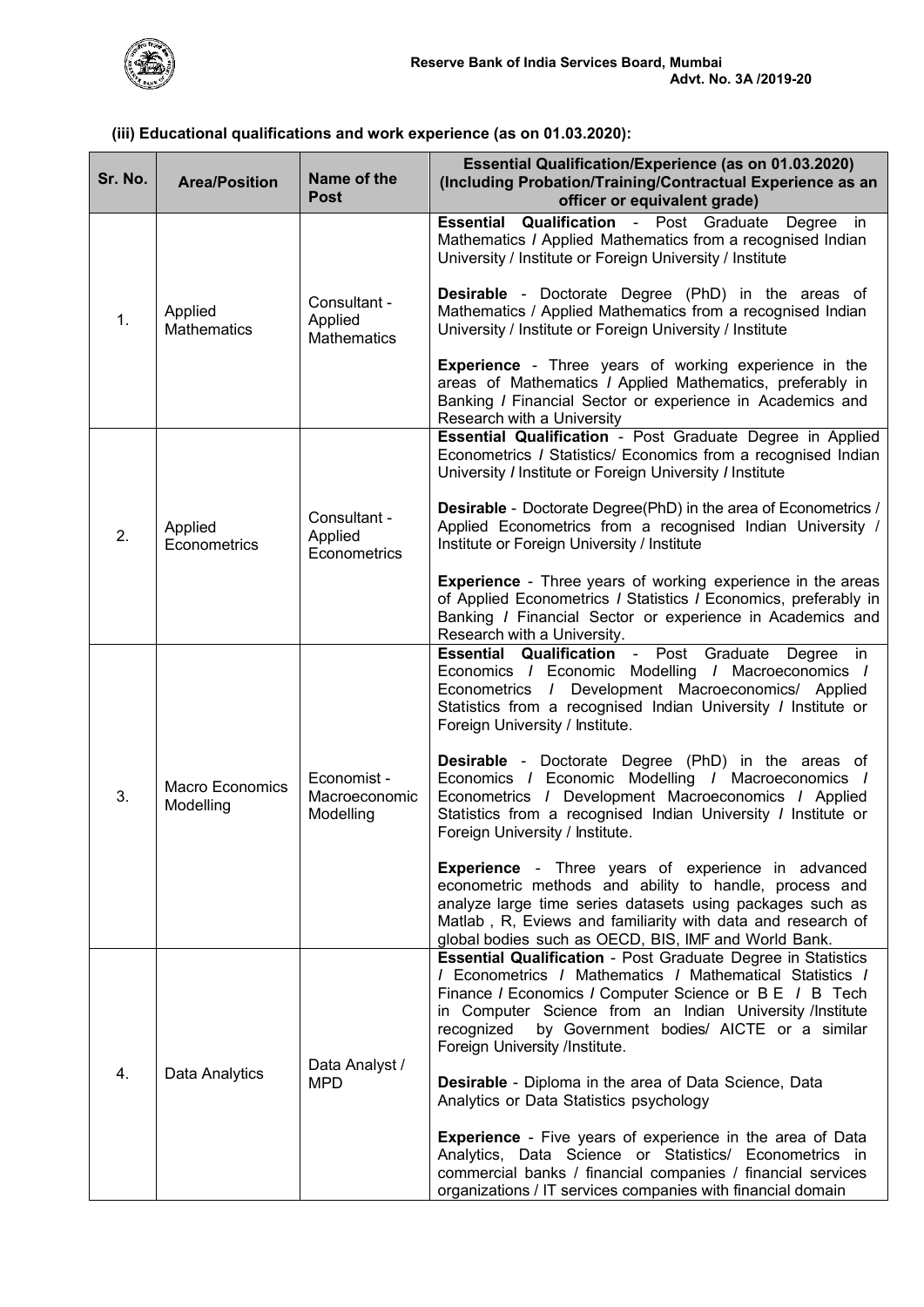

| 5. | Data Analytics         | Data Analyst /<br>(DoS-DNBS)                          | <b>Essential Qualification - Post Graduate Degree in Statistics</b><br>/ Econometrics / Mathematics / Mathematical Statistics /<br>Finance / Economics / Computer Science or B E / B Tech<br>in Computer Science from an Indian University/Institute<br>by Government bodies/ AICTE or a similar<br>recognized<br>Foreign University /Institute.<br>Desirable - Diploma in the area of Data Science, Data<br>Analytics or Data Statistics psychology<br><b>Experience</b> - Five years of experience in the area of Data<br>Analytics, Data Science or Statistics/ Econometrics in<br>commercial banks/ financial companies / financial services |
|----|------------------------|-------------------------------------------------------|--------------------------------------------------------------------------------------------------------------------------------------------------------------------------------------------------------------------------------------------------------------------------------------------------------------------------------------------------------------------------------------------------------------------------------------------------------------------------------------------------------------------------------------------------------------------------------------------------------------------------------------------------|
|    |                        |                                                       | organizations / IT services companies with financial domain.                                                                                                                                                                                                                                                                                                                                                                                                                                                                                                                                                                                     |
|    |                        | Data Analyst /                                        | <b>Essential Qualification - Post Graduate Degree in Statistics</b><br>/ Econometrics / Mathematics / Mathematical Statistics /<br>Finance / Economics / Computer Science or B E / B Tech<br>in Computer Science from an Indian University/Institute<br>recognized<br>by Government bodies/ AICTE or a similar<br>Foreign University /Institute.                                                                                                                                                                                                                                                                                                 |
| 6. | Data Analytics         | (DoR-DBR)                                             | <b>Desirable</b> - Diploma in the area of Data Science, Data<br>Analytics or Data Statistics psychology                                                                                                                                                                                                                                                                                                                                                                                                                                                                                                                                          |
|    |                        |                                                       | <b>Experience</b> - Five years of experience in the area of Data<br>Analytics, Data Science or Statistics/ Econometrics in commercial<br>banks/ financial companies / financial services organizations / IT<br>services companies with financial domain                                                                                                                                                                                                                                                                                                                                                                                          |
|    |                        |                                                       | <b>Essential Qualification - Post Graduate in Statistics /</b><br>Applied Statistics / Economics / Finance / Management from<br>a recognised Indian University / Institute or Foreign University<br>/ Institute                                                                                                                                                                                                                                                                                                                                                                                                                                  |
| 7. | <b>Risk Analyst</b>    | Risk Analyst /<br>(DoS-DNBS)                          | Desirable - FRM (GARP), PRM (PRMIA).                                                                                                                                                                                                                                                                                                                                                                                                                                                                                                                                                                                                             |
|    |                        |                                                       | <b>Experience</b> - Five years of experience in risk modelling in<br>areas of credit / market / liquidity risk in a Scheduled<br>Commercial Bank or a Systemically Important NBFC or in a<br>rating agency established at least 10 years back                                                                                                                                                                                                                                                                                                                                                                                                    |
|    |                        |                                                       | <b>Essential Qualification - Post Graduate in Statistics /</b>                                                                                                                                                                                                                                                                                                                                                                                                                                                                                                                                                                                   |
|    |                        |                                                       | Applied Statistics / Economics / Finance / Management from<br>a recognised Indian University / Institute or Foreign University<br>/ Institute                                                                                                                                                                                                                                                                                                                                                                                                                                                                                                    |
| 8. | <b>Risk Management</b> | <b>Risk</b><br>Analyst/(DEIO)                         | Desirable - FRM (GARP), PRM (PRMIA).                                                                                                                                                                                                                                                                                                                                                                                                                                                                                                                                                                                                             |
|    |                        |                                                       | <b>Experience</b> - Five years of experience in commercial banks/<br>financial companies/financial services organisations with two<br>years of experience in the area of Treasury Operations,<br><b>Credit Risk</b>                                                                                                                                                                                                                                                                                                                                                                                                                              |
| 9. |                        | Information<br><b>IS Auditor</b><br>System (is) Audit | <b>Essential Qualification - BE / B Tech / M Tech in Computer</b><br>Science/ IT / Electricals and Electronics or MCA with<br>specialisation in Information Security / IT Risk Management/<br>Information Assurance / Cyber security and Digital Threat<br>Management.                                                                                                                                                                                                                                                                                                                                                                           |
|    |                        |                                                       | Desirable - Professional certifications like CISA, CISSP, CISM,<br><b>CEH</b>                                                                                                                                                                                                                                                                                                                                                                                                                                                                                                                                                                    |
|    |                        |                                                       | <b>Experience</b> - Five years of experience in Information Security in<br>commercial banks/ financial companies / financial services<br>organisations/IT services companies / Telecom companies                                                                                                                                                                                                                                                                                                                                                                                                                                                 |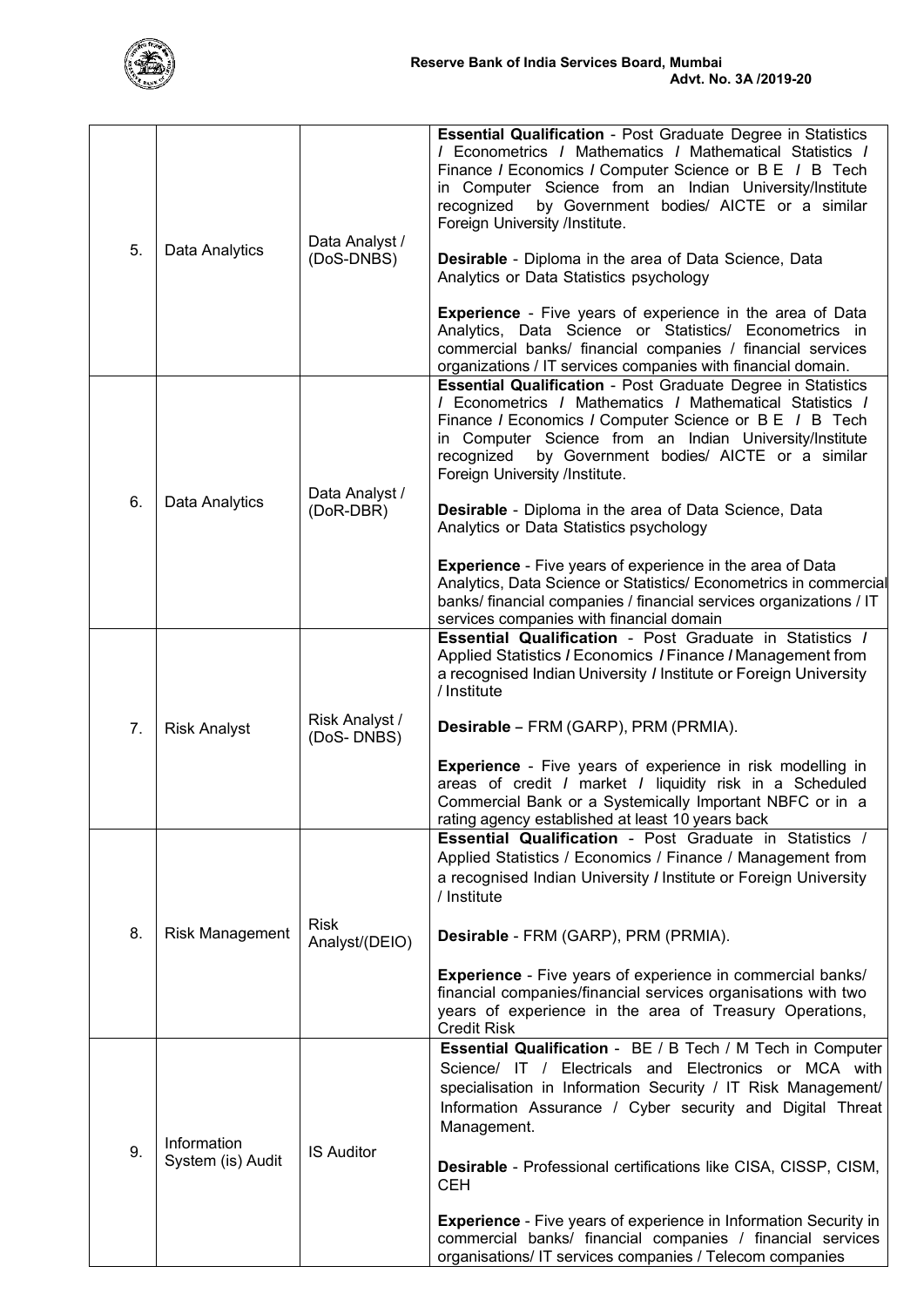

| 10. | Specialist in<br><b>Forensic Audit</b>                                                                                                           | Specialist in<br><b>Forensic Audit</b> | Essential Qualification- CA /ICWA /MBA (Finance) /<br><b>PGDM</b><br><b>Desirable</b> -Certification in Forensic Accounting and Fraud<br>Detection<br><b>Experience</b> - Five years of specialized work experience in the<br>area of forensic Audit and being a part of forensic audit team in<br>Central/State Government Undertaking or Departments.                                                                                                                                                                                                                                                                                                                                                                                                       |
|-----|--------------------------------------------------------------------------------------------------------------------------------------------------|----------------------------------------|---------------------------------------------------------------------------------------------------------------------------------------------------------------------------------------------------------------------------------------------------------------------------------------------------------------------------------------------------------------------------------------------------------------------------------------------------------------------------------------------------------------------------------------------------------------------------------------------------------------------------------------------------------------------------------------------------------------------------------------------------------------|
| 11. | Chartered<br>Accountant                                                                                                                          | Accounts<br>Specialist                 | <b>Essential Qualification: - CA/ICWA</b><br>Desirable: - CFA(USA)/ CS / IFRS Certificate<br><b>Experience:</b> - Five years of experience in commercial banks/<br>financial companies / financial services organisations with two<br>years of experience in the area of Treasury Operations, Credit<br>Risk.                                                                                                                                                                                                                                                                                                                                                                                                                                                 |
| 12. | Mainframe<br>System<br>Administrator/<br>Virtualised<br>Environment<br>Administrator/<br>Database<br>Administrator                               | System<br>Administrator                | Essential Qualification - BE / B Tech / M Tech in Computer<br>Science / IT / Electricals and Electronics or MCA<br>Desirable Qualification - VCP, OCP, IBM z/Series<br>Professional certification for respective positions<br><b>Essential Experience - Five years of experience (inclusive of</b><br>probation/training, if any) in the areas of implementation,<br>configuration, operations and maintenance of Mainframe (z/OS)<br>/ Virtualisation Management Software / ORACLE / DB2 in<br>commercial banks / financial companies / financial services<br>organisations / IT companies                                                                                                                                                                   |
| 13. | Application/<br>Middleware<br>experts-<br>Application<br>Middleware<br>Administrator for<br>IBM MQ/<br>ORACLE Web<br>Logic/ JBoss/<br><b>WAS</b> | Project<br>Administrator               | <b>Essential Qualification - BE / B Tech / M Tech in Computer</b><br>Science / IT / Electricals and Electronics or MCA.<br><b>Desirable Qualification</b> – OEM Certified Professional in WAS,<br>Web Logic, JBoss, IBM-MQ<br><b>Essential Experience - Five years of experience (inclusive of</b><br>probation/training if any) in computer engineering, coding,<br>establishment,<br>script<br>application,<br>interface<br>storage<br>management, multiple operating systems (e.g. Windows, Unix,<br>and Linux), and RDBMS systems, project management through<br>all phases of a project lifecycle, knowledge of FISMA and<br>respective security controls in commercial banks / financial<br>companies / financial services organisations / IT companies |
| 14. | <b>Network Experts</b>                                                                                                                           | <b>Network</b><br>Administrator        | <b>Essential Qualification - BE / B Tech / M Tech in Computer</b><br>Science / IT / Electricals and Electronics or MCA<br><b>Desirable Qualification -</b> Certification in CCNA / CCNP /<br>CCDP / CISSP or equivalent<br><b>Essential Experience</b> - Five years of experience (inclusive of<br>probation/training if any) in IT sector in handling large network<br>and adequate knowledge of routing and switching protocol in<br>commercial banks / financial companies / financial services<br>organisations / IT companies                                                                                                                                                                                                                            |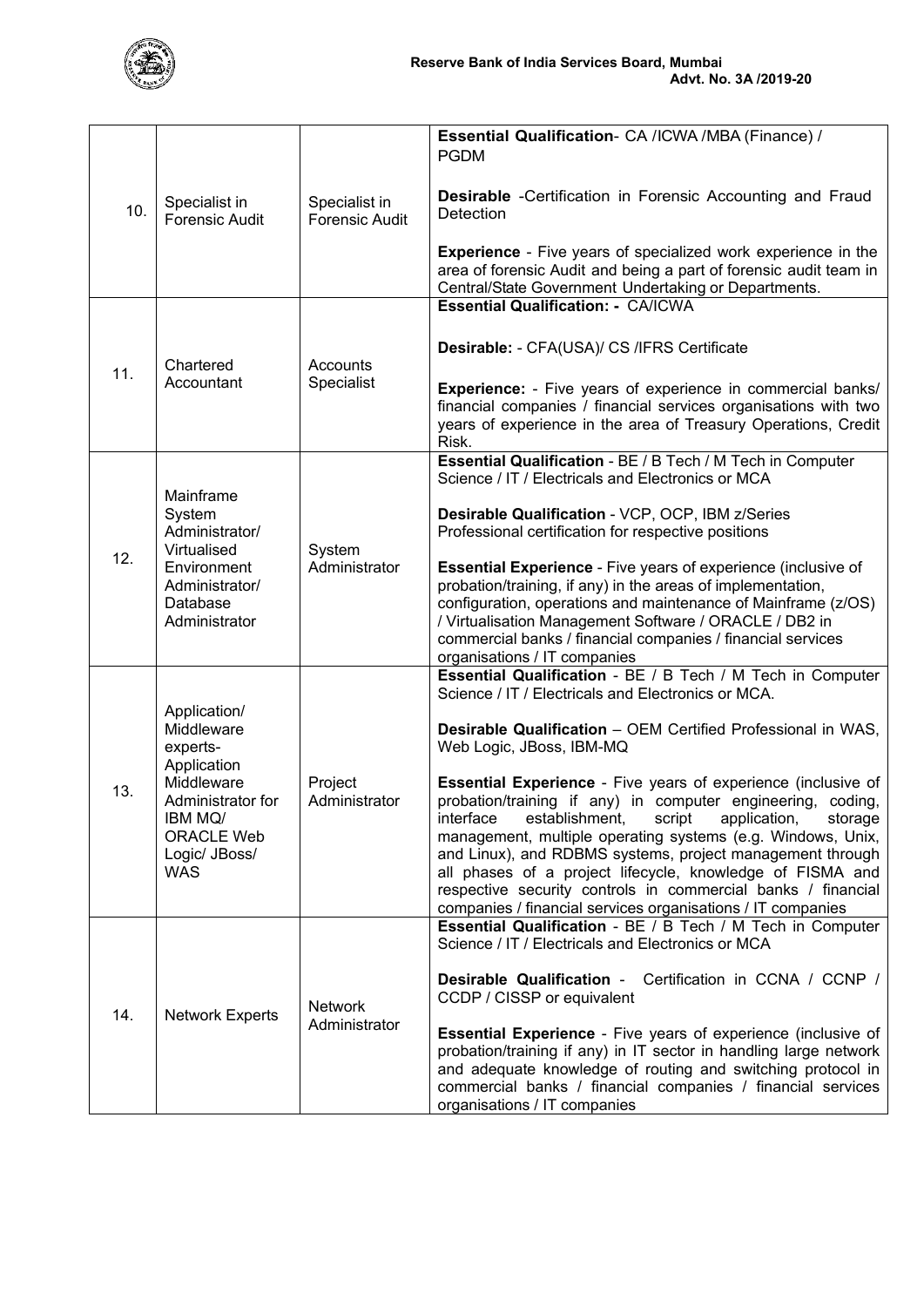

**Note I: Minimum passing percentage requirements**

- **i) Wherever Post- Graduation is an essential qualification:**
	- **a. For General category / OBC: - a minimum of 55 % marks and**
	- **b. For SC/ST/PwBD (in case vacancies are reserved for them): -a minimum of 50 % marks in the post-graduate degree examination is required and**

## **ii) Wherever Graduation is an essential qualification:**

- **a. For General / OBC category: - a minimum of 60 % marks and**
- **b. For SC/ST/PwBD category (in case vacancies are reserved for them): - a minimum of 50 % marks in the degree examination.**

The relaxation in minimum educational qualifications for SC/ST/PwBD candidates mentioned above is subject to reservation of vacancies under the respective post and category and identification of posts for PwBD as notified above.

**Note II**: The candidate must hold a degree of any of Universities incorporated by an Act of the Central or State Legislature in India or other educational institutions established by an Act of Parliament or declared to be deemed as a University Under Section-3 of the University Grants Commission Act, 1956, or possess an equivalent qualification from a foreign university recognized by the Association of Indian Universities.

**Note III**: Some Universities/Institutes/Boards do not award Class or percentage of marks and allot Aggregate Grade Points (e.g. CGPA/OGPA/CPI, etc.). In case University/Institute/Board defines criteria for conversion of Aggregate Grade Point into percentage of marks, the same will be accepted. However, where the University/Institute/ Board does not define criteria for conversion of Aggregate Grade Point into percentage of marks, in the degree/passing certificates, the undefined parameter(s) would be worked out as under:

| Equivalent CGPA/OGPA/CPI or similar terminologies<br>allotted on a 10-point scale | <b>Aggregate Percentage of</b><br><b>Marks</b> |
|-----------------------------------------------------------------------------------|------------------------------------------------|
| 6.75                                                                              | 60%                                            |
| 6.25                                                                              | 55%                                            |
| 5.75                                                                              | 50%                                            |

Aggregate Grade Point or percentage of marks where awarded would mean aggregate over the entire duration of the course. Where the Aggregate Grade Point (CGPA/OGPA/CPI, etc.) is awarded out of a number other than 10, it will be normalized out of 10 and computed as above.

**Note IV**: **Essential Work Experience must be as an Officer at supervisory/management/executive level or an equivalent cadre. Candidates shortlisted for Interview will have to produce before Interview a certificate from the concerned organization clearly stating the period of experience, probationary/training/etc. period, designation/role/management level, areas worked as provided under Work Experience requirements for the said position. All the candidates will also be required to give an undertaking in this regard at the time of online application.** 

**The above-mentioned work-experience certificate must be given in the format provided in [Appendix-II.](#page-19-0)**

### **3. Terms and Conditions:**

**(a) Nature and period of appointment**: Appointment will be on full-time contract basis initially for a period of three years, extendable further, subject to a maximum tenure of five years. The contract will be terminable with a notice period of one month from either side.

 The appointees would be required to upgrade their knowledge and skills periodically. The performance of the contract appointees would be reviewed annually to decide on the continuance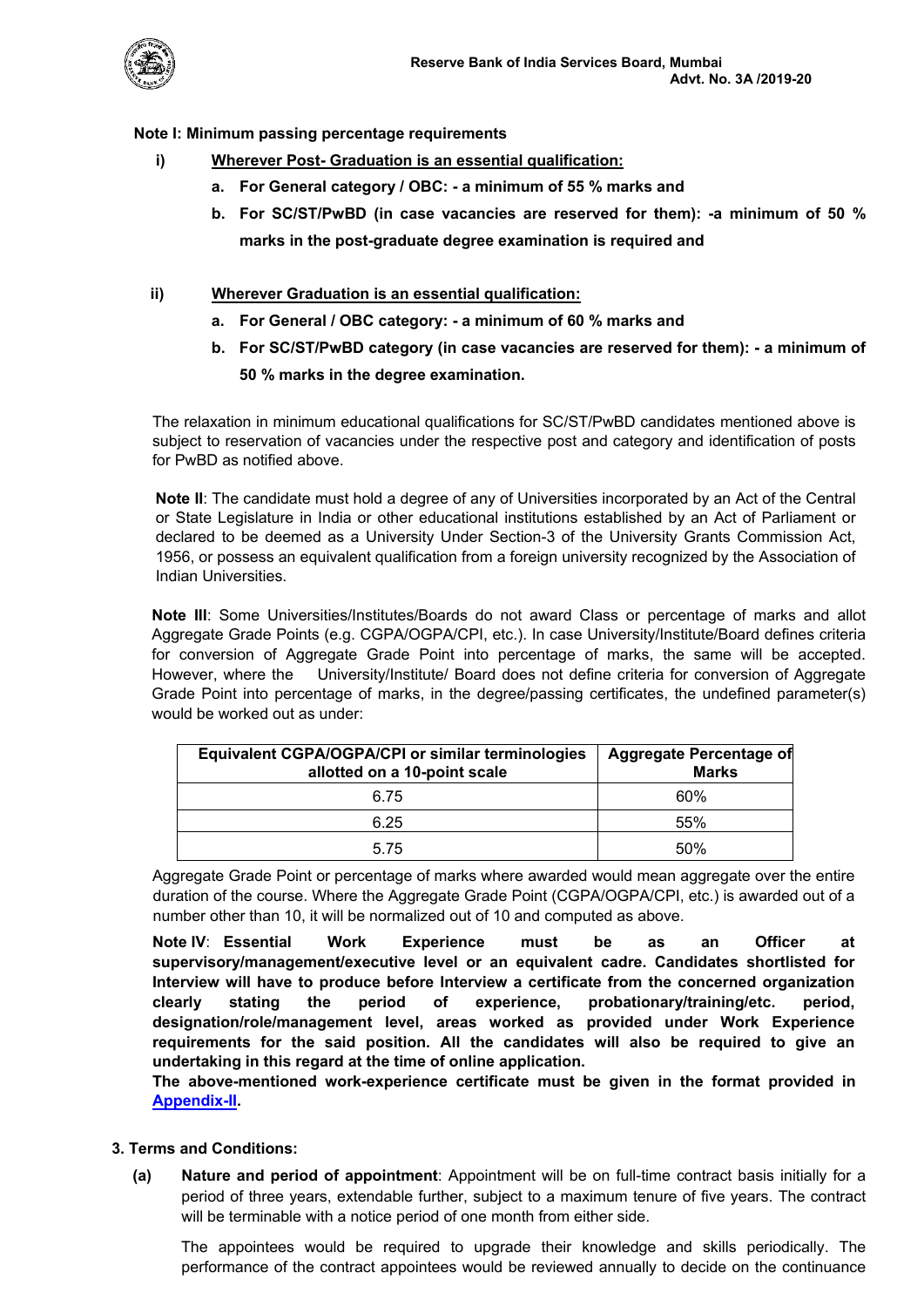

of the contract. The contract appointment will be governed by the other terms and conditions as applicable to contract appointees in the Bank.

- **(b) Emoluments: -** The consolidated sum of compensation payable for the above contract appointments will be in the range of ₹ 28.20 to ₹ 33.60 lakhs per annum (subject to tax). However, the Bank, at its discretion, reserves the right to offer higher compensation to candidates with higher academic or professional qualification/ experience.
- **(c) Leave:**
- (i) Contract appointees will be allowed leave at the rate of 30 days per year (Leave to be calculated on pro-rata basis for any fractional period beyond one year).
- (ii) Contract appointees will be permitted to avail leave subject to administrative convenience of the Bank.
- (iii) Unavailed leave at the end of a year will not be permitted to be carried forward.
- (iv) Intervening holidays during the period of absence will be reckoned as leave.
- (v) Any absence beyond the above period may be treated as leave without pay.
- **(d) Travelling & Halting Allowances:** The contract appointees will be entitled to TA / HA as admissible to the officers in the Bank of equivalent grade for official tour undertaken by them outside the headquarters.
- **(e) Residential Accommodation:** During the period of contract appointment, Bank will not provide any residential accommodation to the contract appointees.
- **(f) Conduct, Discipline and Appeal:** During the period of contract appointment, the contract appointees will be governed by the provision contained in the 'Code of Conduct' for contract employees in the Bank.
- **(g) Sodexo Coupons:** During the period of contract appointment, the contract appointees, subject to their willingness, may be provided Sodexo Coupons for availing the Lounge facilities, at full cost.
- **(h) Mobile Phone facility:** During the period of their contract appointment, Mobile Phone facility may be provided to the contract appointees depending on the tenure and nature of their assignment, subject to the discretion of the Bank. However, they will be provided with a handset only once during the entire period of their contract of minimum one year including extensions, if any. The cost of mobile handset and reimbursement of call charges would be corresponding to the grade in which they are appointed.
- **(i) Superannuation Benefits:** The contract appointees will not be eligible for superannuation benefits.
- **(j) Placement:** The Bank reserves the right to post the candidates at any centre within India.
- **(k) Dispensary:** The contract appointees will be eligible for facility of the Dispensary at the office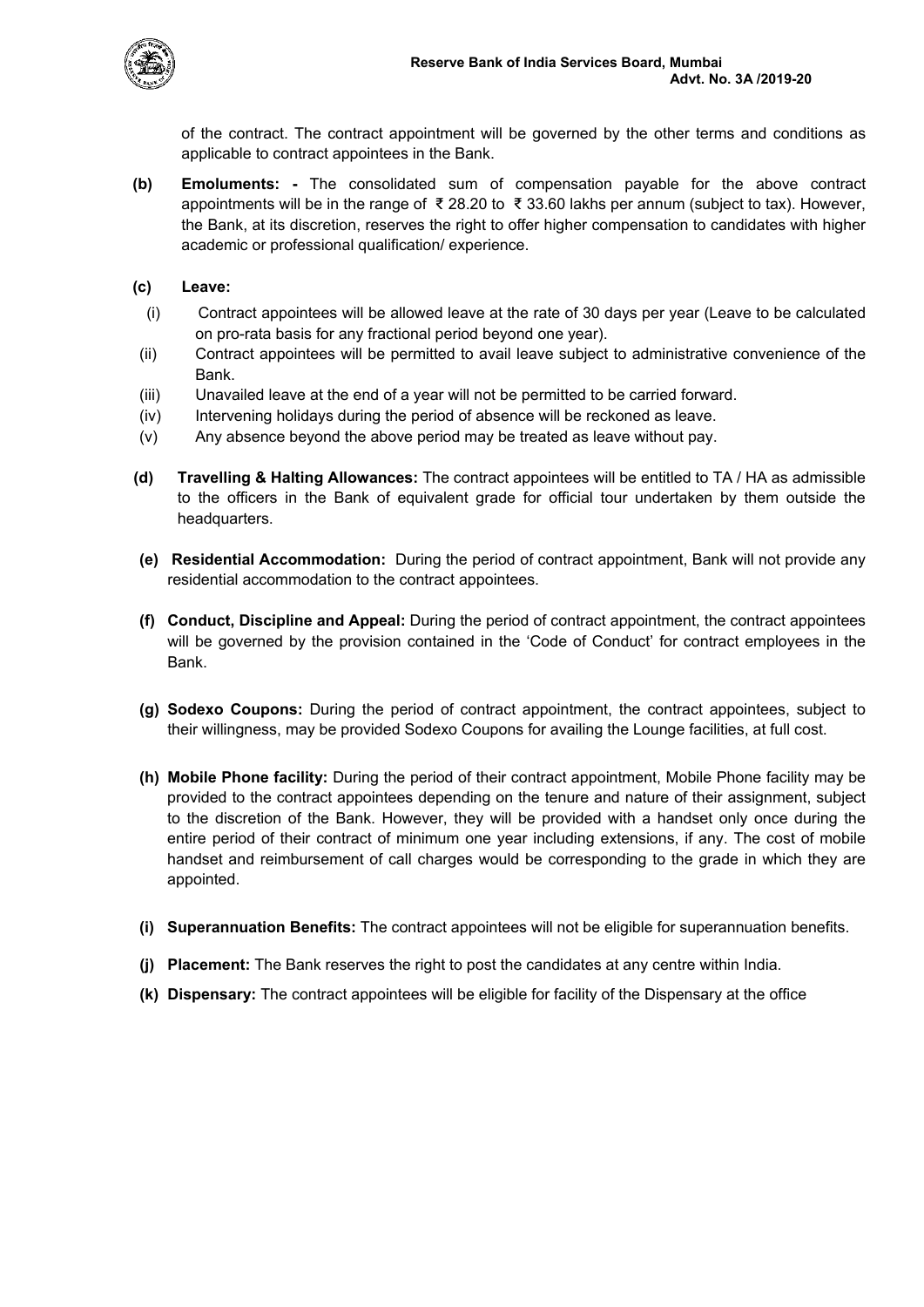

# **4. Job Profile and Designation:**

| Sr.<br>No. | <b>Position</b>                 | Name of the<br><b>Post</b>                    | <b>Job Profile</b>                                                                                                                                                                                                                                                                                                                                                                                                                                                                                                                                                                                                                                   |  |  |
|------------|---------------------------------|-----------------------------------------------|------------------------------------------------------------------------------------------------------------------------------------------------------------------------------------------------------------------------------------------------------------------------------------------------------------------------------------------------------------------------------------------------------------------------------------------------------------------------------------------------------------------------------------------------------------------------------------------------------------------------------------------------------|--|--|
| 1.         | Applied<br><b>Mathematics</b>   | Consultant -<br>Applied<br><b>Mathematics</b> | Candidates will be expected to work in team consisting of<br>economists, statisticians and econometricians to do policy-<br>oriented research to assist in RBI's economic policy formulation.<br>Specific areas of research include, but not restricted to<br>monetary economics, e-banking and financial institutions,<br>central banking, corporate finance, financial markets, financial<br>regulation, financial stability, payment systems and related<br>areas of macro finance such as real-financial sector linkages<br>and global spill overs. Candidates should have the ability,<br>background and motivation to conduct quality research |  |  |
| 2.         | Applied<br>Econometrics         | Consultant -<br>Applied<br>Econometrics       | independently and also help develop a vibrant research<br>environment. Candidates will also be expected to conduct high<br>quality original research directed at the top economics and<br>finance journals. Any other work entrusted by the Bank from<br>time to time.                                                                                                                                                                                                                                                                                                                                                                               |  |  |
| 3.         | Macro<br>Economics<br>Modelling | Economist -<br>Macroeconomic<br>Modelling     | Developing sectoral DSGE model/s for policy analysis. Any<br>other work entrusted by the Bank from time to time.                                                                                                                                                                                                                                                                                                                                                                                                                                                                                                                                     |  |  |
| 4.         | Data Analytics                  | Data Analyst /<br><b>MPD</b>                  | Providing leading indicators on Indian Economy using<br>a)<br>big data analytical tools.<br>Interpreting data, analyzing results using statistical<br>b)<br>techniques and providing ongoing reports<br>Developing and implementing databases,<br>data<br>c)<br>collection<br>systems, data analytics and<br>other<br>strategies that optimize statistical efficiency and<br>quality.<br>d) Acquiring data from primary or secondary data sources<br>and maintaining databases/ data analysis systems.<br>Any other work entrusted by the Bank from time to<br>e)<br>time.                                                                           |  |  |
| 5.         | Data Analytics                  | Data Analyst /<br>(DoS-DNBS)                  | Interpreting data, analyzing results using statistical<br>a)<br>techniques and providing ongoing reports<br>Developing and implementing<br>databases,<br>b)<br>data<br>collection<br>systems, data analytics<br>other<br>and<br>strategies that optimize statistical efficiency and<br>quality.<br>c) Acquiring data from primary or secondary data sources<br>and maintaining databases/ data analysis systems.<br>Any other work entrusted by the Bank from time to<br>d)<br>time.                                                                                                                                                                 |  |  |
| 6.         | Data Analytics                  | Data Analyst /<br>(DoR-DBR)                   | Intensive Analysis of the data sourced through<br>a)<br>CRILC, Banks and various other sources for assisting<br>in framing Banking policies.<br>Interpreting data, analyzing results using statistical<br>b)<br>techniques and providing ongoing reports<br>Developing<br>and<br>implementing<br>databases,<br>data<br>C)<br>collection<br>systems,<br>data<br>analytics<br>other<br>and<br>strategies that optimize statistical efficiency and<br>quality.<br>d) Acquiring data from primary or secondary data sources<br>and maintaining databases/ data analysis systems.<br>e) Any other work entrusted by the Bank from time to<br>time.        |  |  |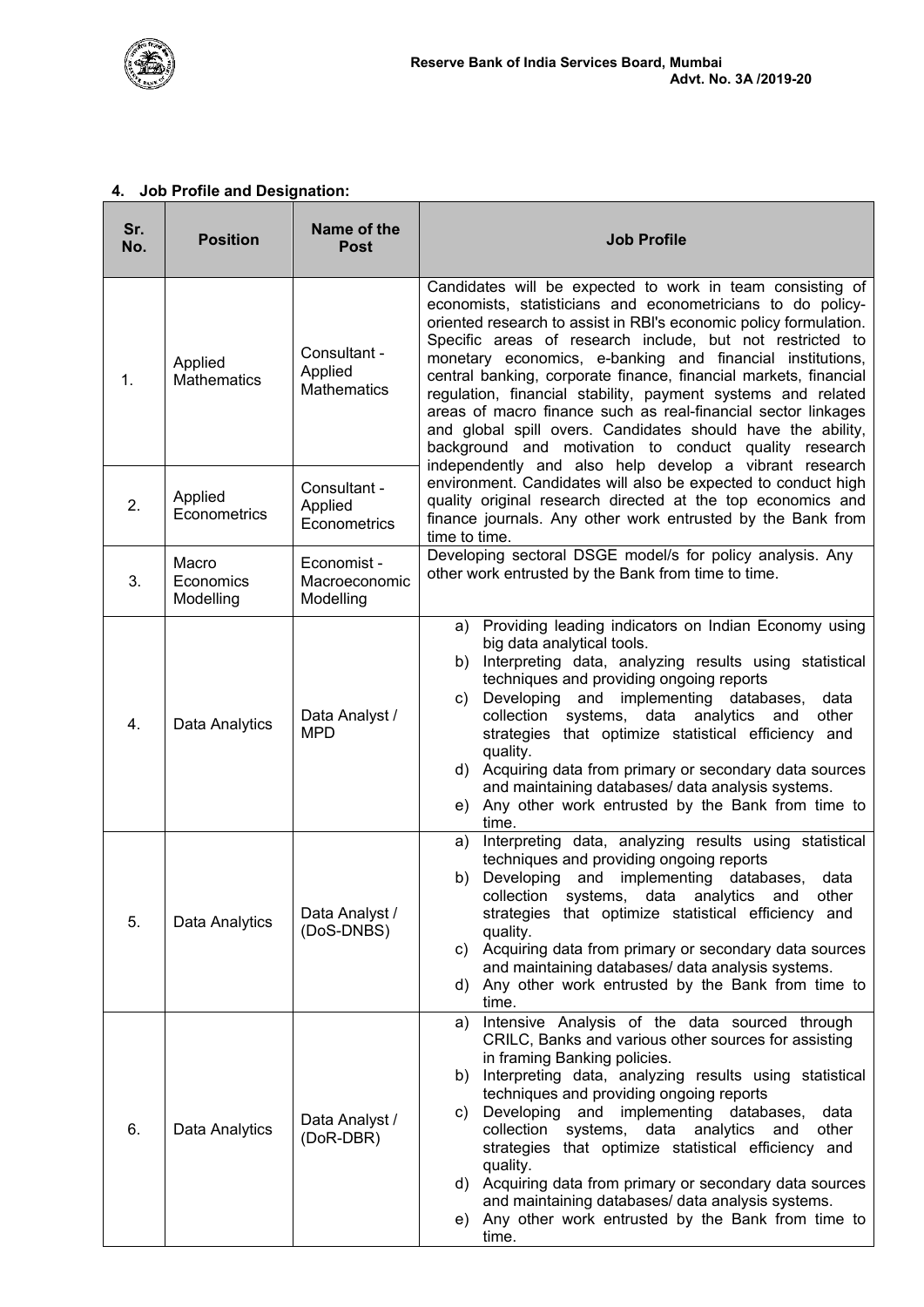

| 7 <sub>1</sub> | <b>Risk Analyst</b>                                                                                                | Risk Analyst /<br>(DoS-DNBS)           | Building financial models using historical data and<br>a)<br>providing forecasts based on various banking-related<br>operating metrics.<br>b) Conducting Scenario Analysis based on macro and<br>micro factors that will help in accessing risk in the<br>financial sector.<br>c) Ensuring accurate Modelling of allocated portfolios and<br>developing new transaction models and enhancing the<br>existing models.<br>Identifying the key financial and non-financial risks,<br>d)<br>recommending actions for mitigation of those risks.<br>e) Applying appropriate sensitivity and scenario analysis<br>to support regulatory actions.<br>Any other work entrusted by the Bank from time to<br>f)<br>time.      |
|----------------|--------------------------------------------------------------------------------------------------------------------|----------------------------------------|---------------------------------------------------------------------------------------------------------------------------------------------------------------------------------------------------------------------------------------------------------------------------------------------------------------------------------------------------------------------------------------------------------------------------------------------------------------------------------------------------------------------------------------------------------------------------------------------------------------------------------------------------------------------------------------------------------------------|
| 8.             | <b>Risk</b><br>Management                                                                                          | <b>Risk</b><br>Analyst/(DEIO)          | Building financial models using historical data and<br>a)<br>providing forecasts based on various market-related<br>operating metrics.<br>b) Conducting Scenario Analysis based on macro and<br>micro factors that will help in accessing risk in the<br>financial sector.<br>c) Ensuring accurate Modelling of allocated portfolios<br>new transaction<br>and developing<br>models and<br>enhancing the existing models.<br>Identifying the key financial and non-financial risks,<br>d)<br>recommending actions for mitigation of those risks.<br>e) Applying appropriate sensitivity and scenario analysis<br>to support regulatory actions.<br>Any other work entrusted by the Bank from time to<br>f)<br>time. |
| 9.             | Information<br>System (IS)<br>Audit                                                                                | <b>IS Auditor</b>                      | Conduct of IS Audit on various applications running in the Bank<br>including the operation of the Data Centres. Any other work<br>entrusted by the Bank from time to time.                                                                                                                                                                                                                                                                                                                                                                                                                                                                                                                                          |
| 10.            | Specialist in<br><b>Forensic Audit</b>                                                                             | Specialist in<br><b>Forensic Audit</b> | Investigate financial fraud and examine the transaction<br>a)<br>trail.<br>Build financial profiles of suspicious individuals/entities.<br>b)<br>Compile financial investigative reports<br>c)<br>Meet with bankers and explain audit findings.<br>d)<br>Any other work entrusted by the Bank from time to<br>e)<br>time.                                                                                                                                                                                                                                                                                                                                                                                           |
| 11.            | Chartered<br>Accountant                                                                                            | Accounts<br>Specialist                 | Balance sheet analysis including transactional analysis<br>a)<br>Cash flow and Fund flow analysis.<br>b)<br>Compile analytical reports out of LFARs and other<br>C)<br>audits<br>Indian AS / IFRS implementation.<br>d)<br>Any other work entrusted by the Bank from time to<br>e)<br>time.                                                                                                                                                                                                                                                                                                                                                                                                                         |
| 12.            | Mainframe<br>System<br>Administrator/<br>Virtualised<br>Environment<br>Administrator/<br>Database<br>Administrator | System<br>Administrator                | Administration and maintenance of z VM, Linux on<br>a)<br>system z, GDPS/XRC, GDPS/PPRC environment of<br>z196.<br>b) Provide support to troubleshoot technical problems<br>related to z/VM, z/Linux and other Products and follow<br>best practices for day-to-day Operation and BCP/DR<br>operation using GDPS.<br>Undertake implementation and Support activities with<br>C)<br>respect to Mainframe Software, Software Version<br>Upgrades, Patch Upgrade activities.<br>User Access Management and Incident Management.<br>d)<br>Active monitoring of systems and ensuring availability<br>e)                                                                                                                  |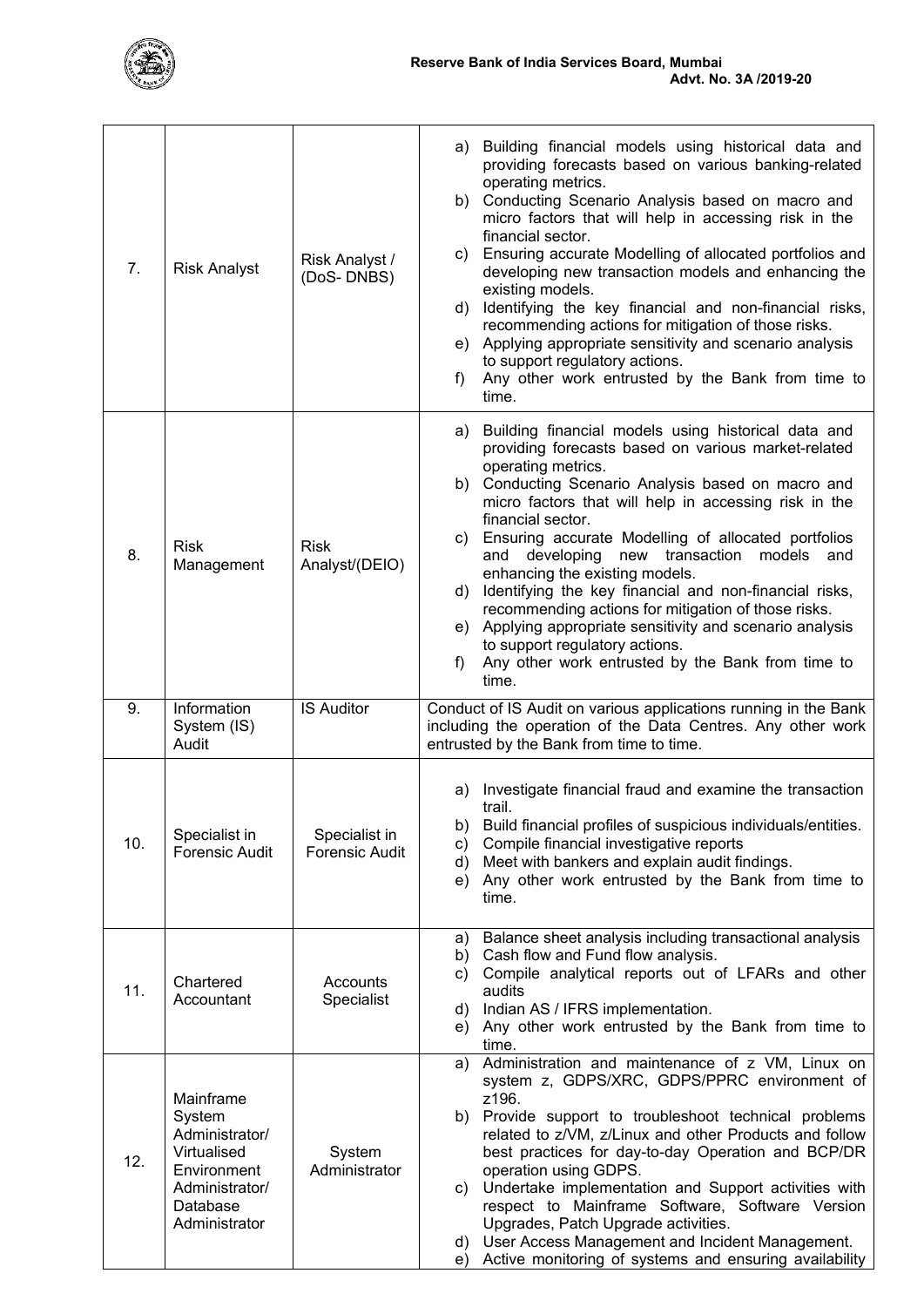

|     |                                                                                                                                                         |                                 | of all hardware, server resources, systems and key<br>processes, reviewing system and application logs and<br>ensuring completion of scheduled jobs.<br>Recommend innovative and automated approaches for<br>f)<br>system administration tasks. Identify approaches that<br>leverage resources and provide economies of scale.<br>Perform periodic performance reviews to support<br>g)<br>capacity planning.<br>Manage the team of vendors for problem solving and<br>h)<br>troubleshooting.                                                                                                                                                                                                                                                                                                                                                                                                                                                                                                                                                                                                                                                                                                                                                                                                                                                                |
|-----|---------------------------------------------------------------------------------------------------------------------------------------------------------|---------------------------------|--------------------------------------------------------------------------------------------------------------------------------------------------------------------------------------------------------------------------------------------------------------------------------------------------------------------------------------------------------------------------------------------------------------------------------------------------------------------------------------------------------------------------------------------------------------------------------------------------------------------------------------------------------------------------------------------------------------------------------------------------------------------------------------------------------------------------------------------------------------------------------------------------------------------------------------------------------------------------------------------------------------------------------------------------------------------------------------------------------------------------------------------------------------------------------------------------------------------------------------------------------------------------------------------------------------------------------------------------------------|
| 13. | Application/<br>Middleware<br>experts-<br>Application<br>Middleware<br>Administrator<br>for IBM MQ/<br><b>ORACLE Web</b><br>Logic/ JBoss/<br><b>WAS</b> | Project<br>Administrator        | Up Keep of the applications that support the business<br>a)<br>as per service level agreements.<br>/configure/troubleshoot/tune<br>Knowledge<br>Install<br>b)<br>to<br>middleware (Java) applications.<br>Knowledge to Apply software<br>updates/patches<br>C)<br>(WAS/JBoss/Apache MQ, JAVA) to ensure that the<br>environments are running optimally at supported<br>software levels.<br>Managing middleware software with cluster fail over<br>d)<br>and High availability.<br>e) Perform scheduled and emergency changes<br>to<br>applications per change control procedures.<br>Perform middleware maintenance as required to<br>f)<br>support application availability requirements.<br>Develop and support new and existing middleware<br>g)<br>environments through the entire life cycle including<br>acquisition and decommissioning.<br>Configure for high availability and Disaster Recovery<br>h)<br>for critical business applications.<br>Support advanced features to support application<br>i)<br>availability such as Application clusters.<br>Mentor other Administrators and developers who work<br>j)<br>with Middleware software to ensure consistency in our<br>procedures to<br>provide a<br>stable<br>and<br>secure<br>environment.<br>Work with other Teams (Network, Database team and<br>k)<br>Security Team) to resolve issues. |
| 14. | <b>Network</b><br><b>Experts</b>                                                                                                                        | <b>Network</b><br>Administrator | Designing and planning networks for new applications<br>a)<br>as per requirement on physical as well as virtual<br>environment with proper security.<br>Administering and configuring all Security and Network<br>b)<br>devices and systems.<br>Administration and Monitoring of entire Data Centre<br>C)<br>Networks.<br>Monitoring and maintenance of network and security<br>d)<br>devices and telecommunications links, including<br>routers, switches, load-balancing etc. for expansions of<br>network.<br>e) Troubleshooting and resolving network problems in<br>coordination with the vendors.<br>Proactive monitoring and administration of network and<br>f)<br>ensure the network connectivity to all users and<br>applications.<br>Network and security design and architecture review.<br>g)<br>Management of Internet links<br>h)<br>1Pv6 implementation<br>i)<br>j)<br>Incident Management<br>Fine tuning and improving the network parameters for<br>k)<br>Network monitoring system<br>$\vert$<br>Manage the team of vendors for problem solving and<br>troubleshooting                                                                                                                                                                                                                                                                    |

**5. SCHEME OF SELECTION:** Selection for the aforementioned posts will be through preliminary screening / shortlisting by a Screening Committee followed by interview. RBI Services Board reserves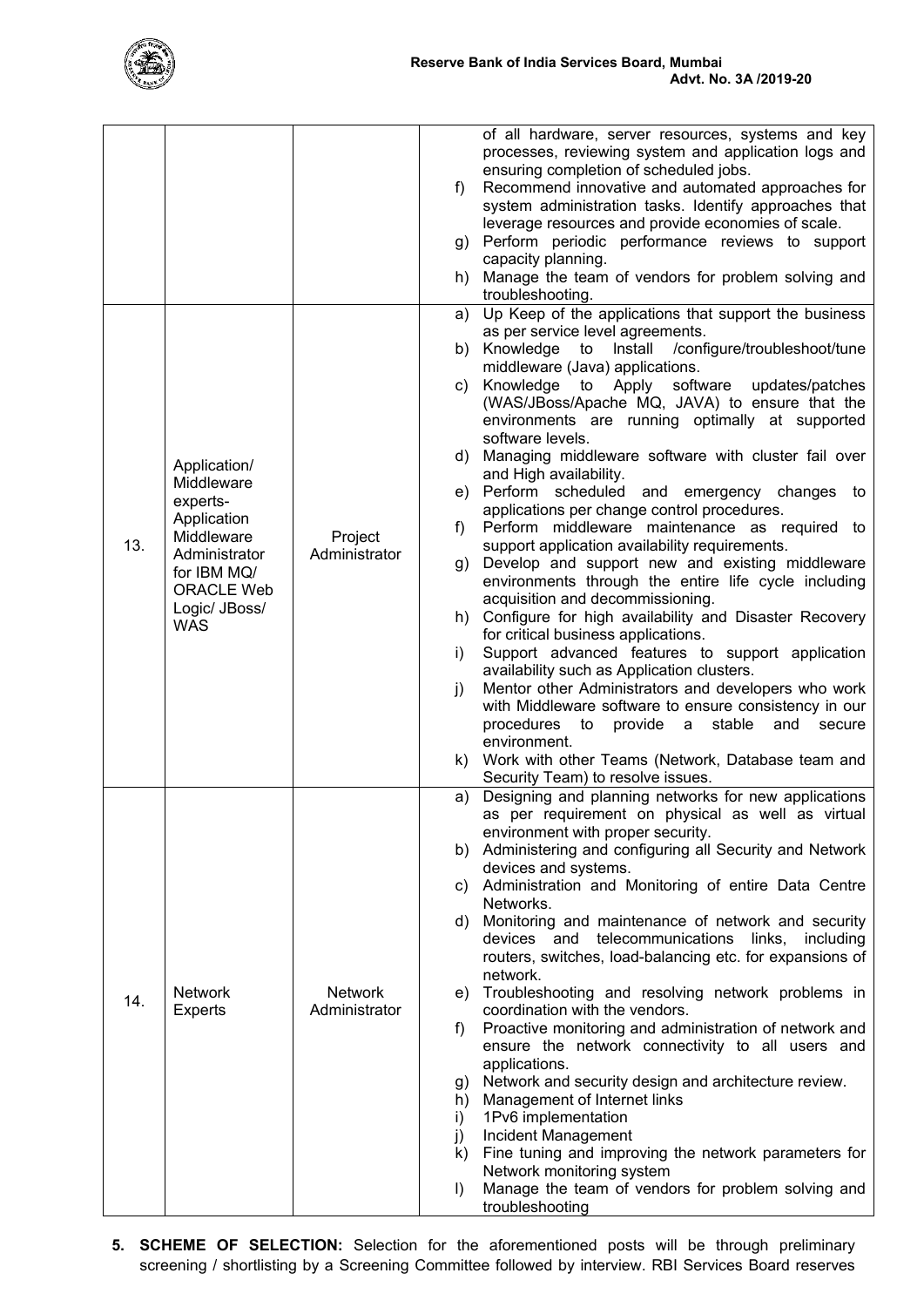

the right to limit the number of candidates commensurate with the number of vacancies called for Interview by enhancing the minimum educational qualifications/minimum work experience requirement as indicated above or through any other appropriate method. Candidates shortlisted for Interview will be issued Interview Call letter through email and their candidature will be subject to submission and verification of documents submitted in support of their claim with regard to eligibility for age, category, qualification, experience, etc.. It may be noted that, the work experience certificate is required to be produced in format prescribed in [Appendix-II.](#page-19-0) In the absence of prescribed work experience certificate, their candidature is liable to be rejected.

## **6. APPLICATION FEE AND INTIMATION CHARGES:**

| Sr.<br>No. | Category                   | <b>Charges</b>                                  | Amount*  |
|------------|----------------------------|-------------------------------------------------|----------|
| 1.         | SC /ST / PwBD-SC / PwBD-ST | Intimation Charges only                         | Rs.100/- |
| 2.         | GEN/OBC/PwBD-Gen/OBC       | Application fee including<br>intimation charges | Rs.600/- |
| 3.         | STAFF@                     | Nil                                             | Nil      |

\*Bank/Transaction charges are to be borne by the candidate.

@ Fee/Intimation charges waiver is only for those employees of RBI (Staff Candidates) who satisfy the eligibility criteria separately stipulated by the Bank vide its circular CO. HRMD.No.G-75/5599/05.01.01/ 2013-2014 dated December 20, 2013. Their status as staff candidate will be verified at the time of interview. In case they are not eligible to be treated as staff candidates (in terms of above referred HRMD circular), they are advised to indicate themselves as non-staff candidates and pay fees/ intimation charges as applicable to non-staff candidates.

**Note I**: Applications without the prescribed Fee/ Intimation Charges shall be summarily rejected.

- **Note II**: Fee once paid shall not be refunded under any circumstances nor can the fee be held in reserve for any other examination or selection.
- **Note Ill**: Fee/ Intimation Charges are required to be paid only in the manner prescribed in this advertisement.

## **7. HOW TO APPLY**

a) Candidates are required to apply only online using the website [www.rbi.org.in.](https://www.rbi.org.in/) No other means/mode of application will be accepted. Detailed instructions for filling up online applications are available at [Appendix-I](#page-15-0) which is available on the Bank's website [www.rbi.org.in](https://www.rbi.org.in/) The applicants are advised to submit only single application; however, if due to any unavoidable situation, if he/she submits another/multiple applications, then he/she must ensure that application with the higher Registration ID (RID) is complete in all respects like applicants details, photograph, signature, fee etc. The applicants who are submitting multiple applications should note that only the last completed applications with higher RID shall be entertained by the Board and fee paid against one RID shall not be adjusted against any other RID.

## **b) Candidates may note that they can apply ONLY for any one of the following post viz. (i) Data Analyst/ MPD or (ii) Data Analyst / (DoS-DNBS) or (iii) Data Analyst / (DoR-DBR) as per the job profile suitability mentioned at Para 4 of the advertisement. In case, any candidate applies for more than one post out of these three posts, the last successful application (with higher Registration ID) will be considered and remaining applications will be rejected.**

c) All candidates, whether already in Government Service, Government owned industrial undertakings or other similar organisations, whether in a permanent or temporary capacity or as work charged employees other than casual or daily rated employees or those serving under the Public Enterprises are required to submit an undertaking in the Online application that they have informed in writing to their Head of Office/Department that they have applied for the Post. Candidates should note that in case a communication is received from their employer by the Board withholding permission to the candidates applying for/appearing, their application will be liable to be rejected/candidature will be liable to be cancelled. At the time of joining, the recommended candidates will have to bring proper discharge certificates from their PSU/Government/Quasi -Government employer.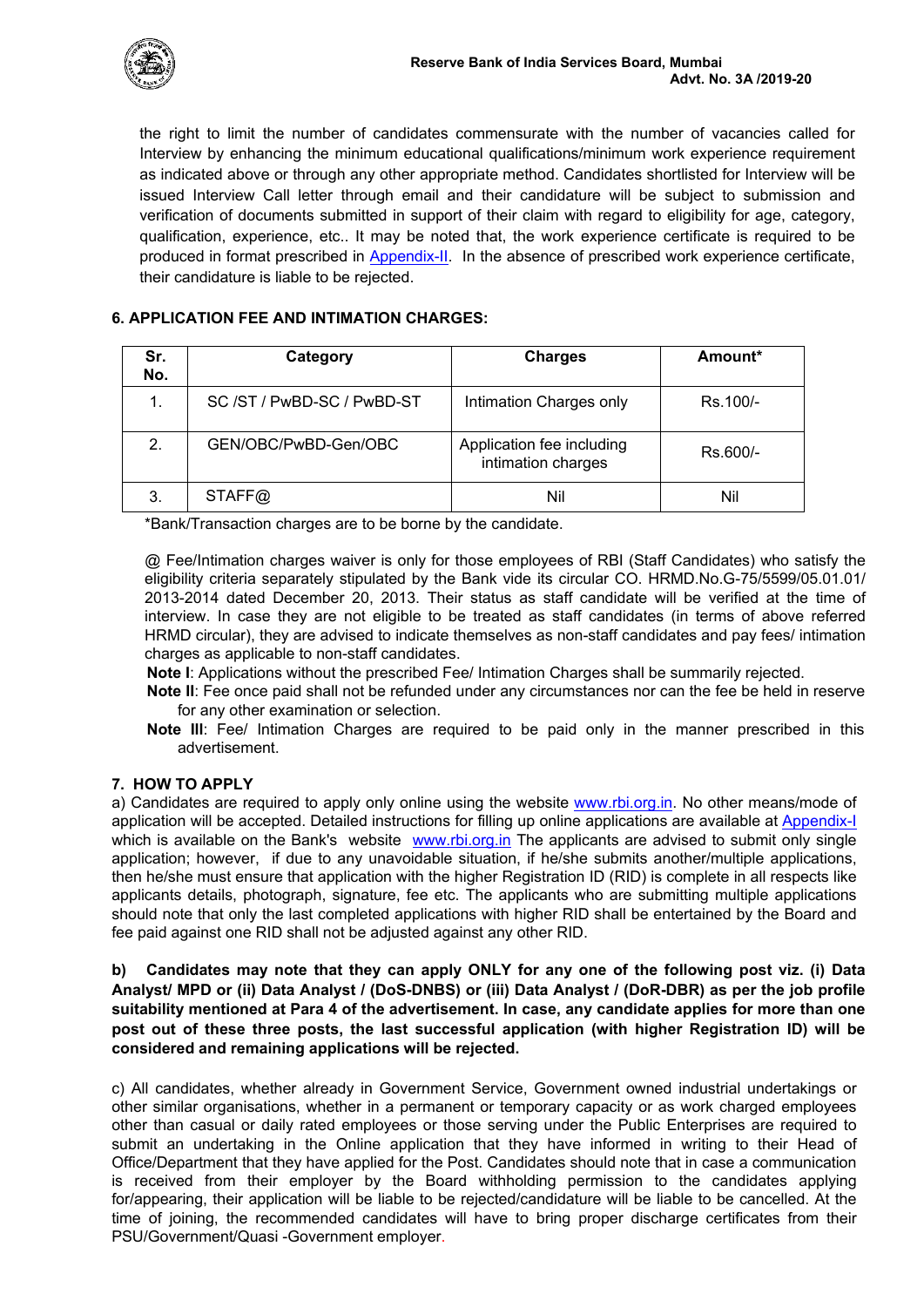

NOTE 1: Candidates are not required to submit along with their applications any certificate in support of their claims regarding Age, Educational Qualifications, Scheduled Castes/ Scheduled Tribes/Other Backward Classes and Physically disabled etc. which will be verified at the time of the Interview only. Candidates belonging to the OBC category should have OBC certificate issued on or after March 1, 2019. The candidates applying for the posts should ensure that they fulfil all the eligibility conditions for admission to the Examination. Their admission for Interview will be purely provisional, subject to their satisfying the prescribed eligibility conditions. If, on verification at any time before or after Interview, it is found that they do not fulfil any of the eligibility conditions; their candidature for the post will be cancelled by the Board. If any of their claims is found to be incorrect, they may render themselves liable to disciplinary action by the Board. A candidate who is or has been declared by the Board to be guilty of:

- (i) Obtaining support for his/her candidature by the following means, namely:
	- (a) offering illegal gratification to, or
	- (b) applying pressure on, or
	- (c) blackmailing, or threatening to blackmail any person connected with the conduct of the examination, or
- (ii) impersonating, or
- (iii) procuring impersonation by any person, or
- (iv) submitting fabricated documents or documents which have been tampered with, or
- (v) making statements which are incorrect or false or suppressing material information, or
- (vi) harassing or doing bodily harm to the staff employed by the Board for the conduct of their Interview, or
- (vii) violating any of the instructions issued to candidates, or
- (viii) attempting to commit or as the case may be abetting the Commission of all or any of the acts specified in the foregoing clauses; may in addition to rendering himself/herself liable to criminal prosecution,

be liable to be disqualified by the Board for the post for which he/she is a candidate and/or to be debarred either permanently or for a specified period (i) by the Board from any examination or selection held by them; (ii) by the Bank from any employment under them; (iii) dismissal from service by the Bank if he / she is already in Bank's employment; and (iv) if he/she is already in some other service, the Board writing to his/her employer for taking disciplinary action.

 Provided that no penalty shall be imposed except after (i) giving the candidate an opportunity of making such representation, in writing as he/she may wish to make in that behalf; and (ii) taking the representation, if any, submitted by the candidate within the period allowed to him/her into consideration.

### **8. LAST DATE OF RECEIPT OF APPLICATIONS: The Online Applications can be filled up to April 29, 2020 till 6:00 PM.**

### **9. GENERAL INSTRUCTIONS:**

- (a) **Correspondence with the Board**: The Board will not enter into any correspondence with the candidates about their candidature except in the following cases: The shortlisted candidates shall be issued an Interview Call Letter through email in advance before the commencement of the Interview.
- (b) Board does not assume any responsibility for the candidates not being able to submit their applications within the last date on account of or for any other reason beyond the control of the Board.
- (c) Candidates are advised to keep their e-mail ID/mobile number alive for receiving Interview letters, etc. Candidates may check e-mails/SMS regularly. The Board does not send any communication through any other mode.
- (d) The posts are also open to the employees of RBI (Staff Candidates) who satisfy the eligibility criteria separately stipulated by the Bank vide their circular CO. HRMD.No. G-75/ 5599/ 05.01.01/ 2013-2014 dated December 20, 2013 and who apply Online within the closing date. Their status as staff candidate will be verified at the time of interview.
- (e) Any canvassing by or on behalf of the candidates or to bring political or other outside influence with regard to their selection/recruitment shall be considered as disqualification.
- **(f) In all matters regarding eligibility, interviews, assessment, prescribing minimum qualifying standards for shortlisting of applications and interview, in relation to number of vacancies and communication of result, the Board's decision shall be final and binding on**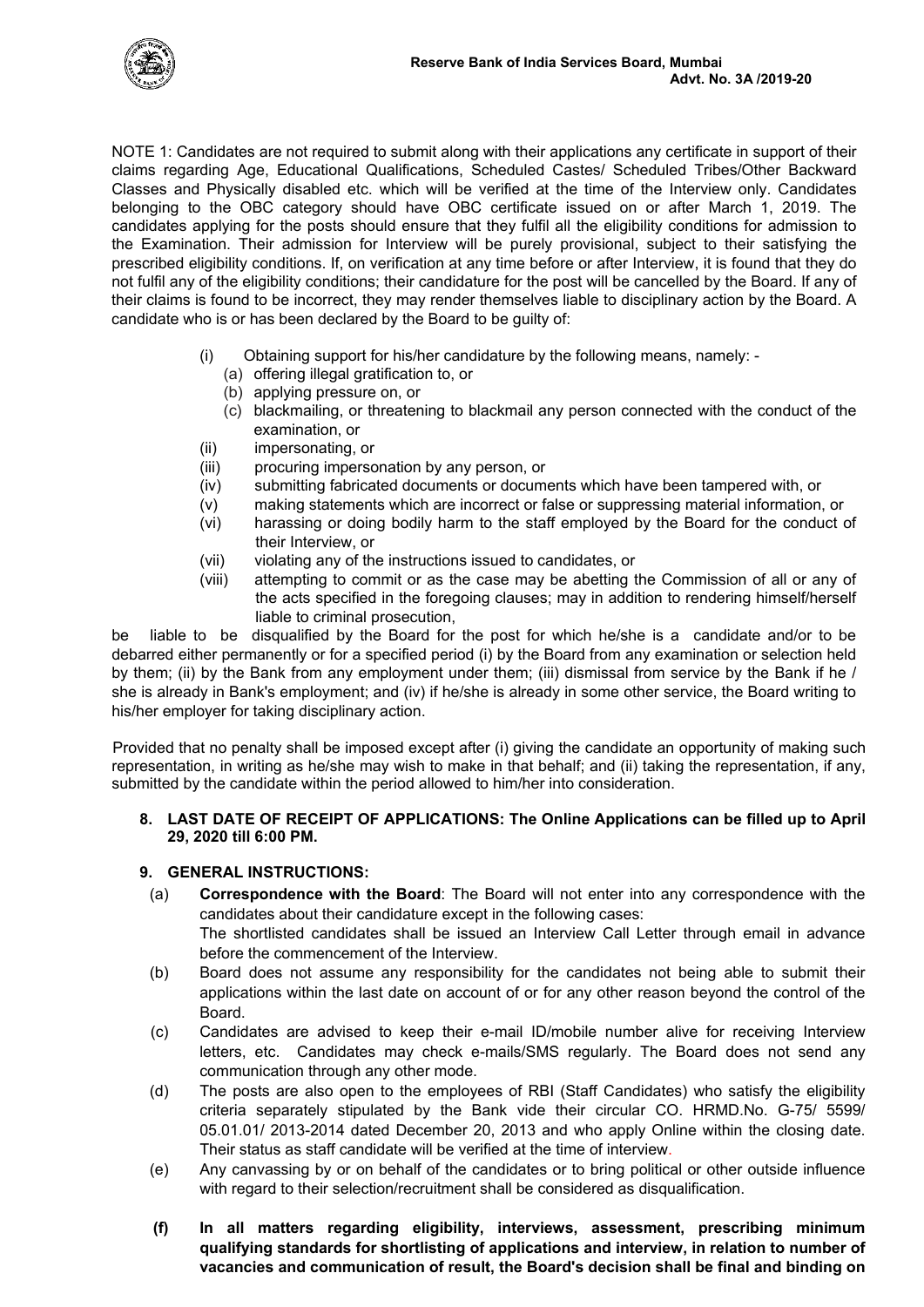

**the candidates and no correspondence shall be entertained in this regard.**

- **(g) The eligibility for availing reservation against the vacancies reserved for the persons with Benchmark disabilities shall be the same as prescribed in "Rights of Persons with Disabilities (RPWD) Act 2016" Provided further that the persons with Benchmark disabilities shall also be required to meet special eligibility criteria in terms of physical requirements/functional classification (abilities/disabilities) consistent with requirements prescribed.**
- (h) A candidate will be eligible to get the benefit of community reservation only in case the particular caste to which the candidates belong is included in the list of reserved communities issued by the Central Government. If a candidate indicates in his/her application form that he/she belongs to General category but subsequently writes to the Board to change his/her category to a reserved one or vice-versa, such request shall not be entertained by the Board. Similar principle will be followed for PwBD categories also. In case of a candidate unfortunately becoming physically disabled during the course of the examination process, the candidate should produce valid document showing him/her acquiring a disability to the extent of 40% or more as defined under RPWD Act, 2016 to enable him/her to get the benefits of PwBD reservation.
- (i) Candidates seeking reservation/ relaxation benefits available for SC/ST/OBC/PwBD/Exservicemen must ensure that they are entitled to such reservation/ relaxation as per eligibility prescribed. They should also be in possession of all the requisite certificates in the prescribed format in support of their claim as stipulated for such benefits and these certificates should be dated earlier than the due date (closing date) of the application.
- (j) Please note that corrigendum, if any, issued on the above advertisement, will be published only on the Bank's website [www.rbi.org.in](https://www.rbi.org.in/)
- (k) Any resultant dispute arising out of this advertisement shall be subject to the sole jurisdiction of the Courts situated at Mumbai only.

**NOTE:** Please note that Corrigendum, if any, issued on the above advertisement, will be published only on the Bank's website [www.rbi.org.in](https://www.rbi.org.in/)

*(Hindi version of this advertisement is available on Hindi website of Bank)*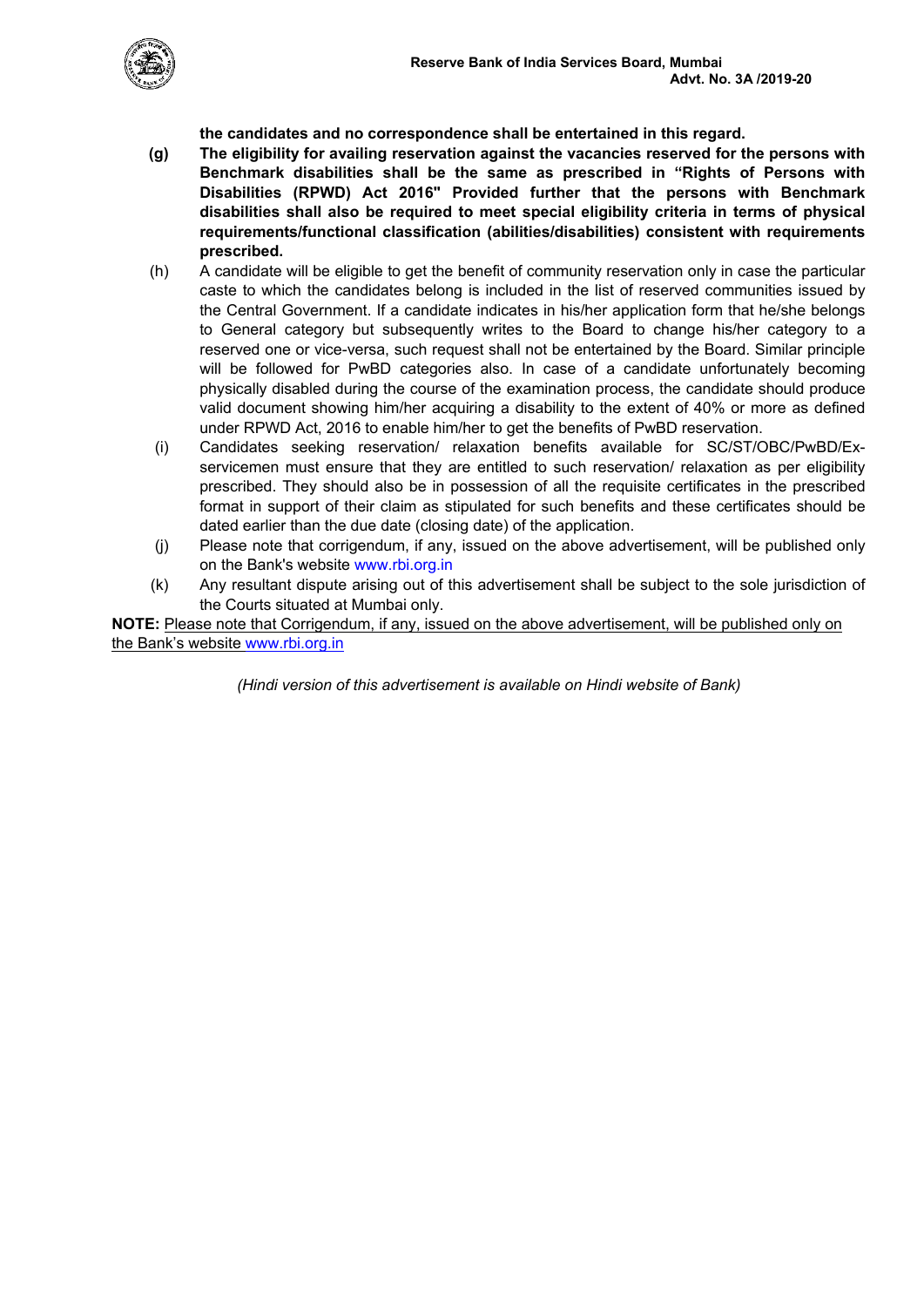

**Appendix I** 

# **HOW TO APPLY ON-LINE**

<span id="page-15-0"></span>Candidates have to apply only online through the Bank's website i.e. [www.rbi.org.in](https://www.rbi.org.in/) from 09.04.2020 to 29.04.2020. No other means/mode of applications will be accepted.

# **(A) PRE-REQUISITES FOR APPLYING ONLINE:**

Before applying online, candidates should—

- (i) scan their :
	- photograph (4.5cm × 3.5cm)
	- signature (with black ink)
	- **as detailed under guidelines for scanning the photograph and signature as detailed at (D) below.**
- (ii) Signature in CAPITAL LETTERS will NOT be accepted.
- (iii) Keep the necessary details/documents ready to make online payment of the requisite application fee/intimation charges. The candidate is required to keep details about bio-data/necessary details ready to enable him/her to fill up the application form correctly and to make online payment of fees/intimation charges. The name of the candidate or his/her father/mother/husband, etc. should be spelt correctly in the application as it appears in the photo identity proof/ certificates/mark sheets.
- (iv) Candidates should have a valid E-mail ID which should be kept active till the declaration of final result. This is essential for him/her in getting communication/interview advice, etc. by E-mail. The Board does not send any communication by any mode other than E-mail /SMS. No change in E-mail ID will be entertained during the entire process of the recruitment.

## **(B) PROCEDURE FOR APPLYING ONLINE:**

- (i) Candidates satisfying the conditions of eligibility as on March 1, 2020 are first required to visit the URL "Lateral Recruitment of Consultants/ Specialists/ Analyst - (On Contract Basis)" on Bank's website i.e. [www.rbi.org.in>](https://www.rbi.org.in/) Opportunities @RBI >Current Vacancies > Vacancies and click on the hyperlink "Online Application Form" in the Advertisement page for filling the 'Online Application'. It redirects the candidates to the online registration page.
- (ii) Candidates will have to enter their basic details and upload the photograph and signature in the online application form as per the specifications given.
- (iii) To register application, choose the tab "Click here for New Registration" and enter Name, Contact details and Email-id. A Provisional Registration Number and Password will be generated by the system and displayed on the screen. Candidate should note down the Provisional Registration Number and Password. An Email & SMS indicating the Provisional Registration number and Password will also be sent.
- (iv) In case the candidate is unable to complete the application form in one go, he / she can save the data already entered by choosing "SAVE AND NEXT" tab. Prior to submission of the online application candidates are advised to use the "SAVE AND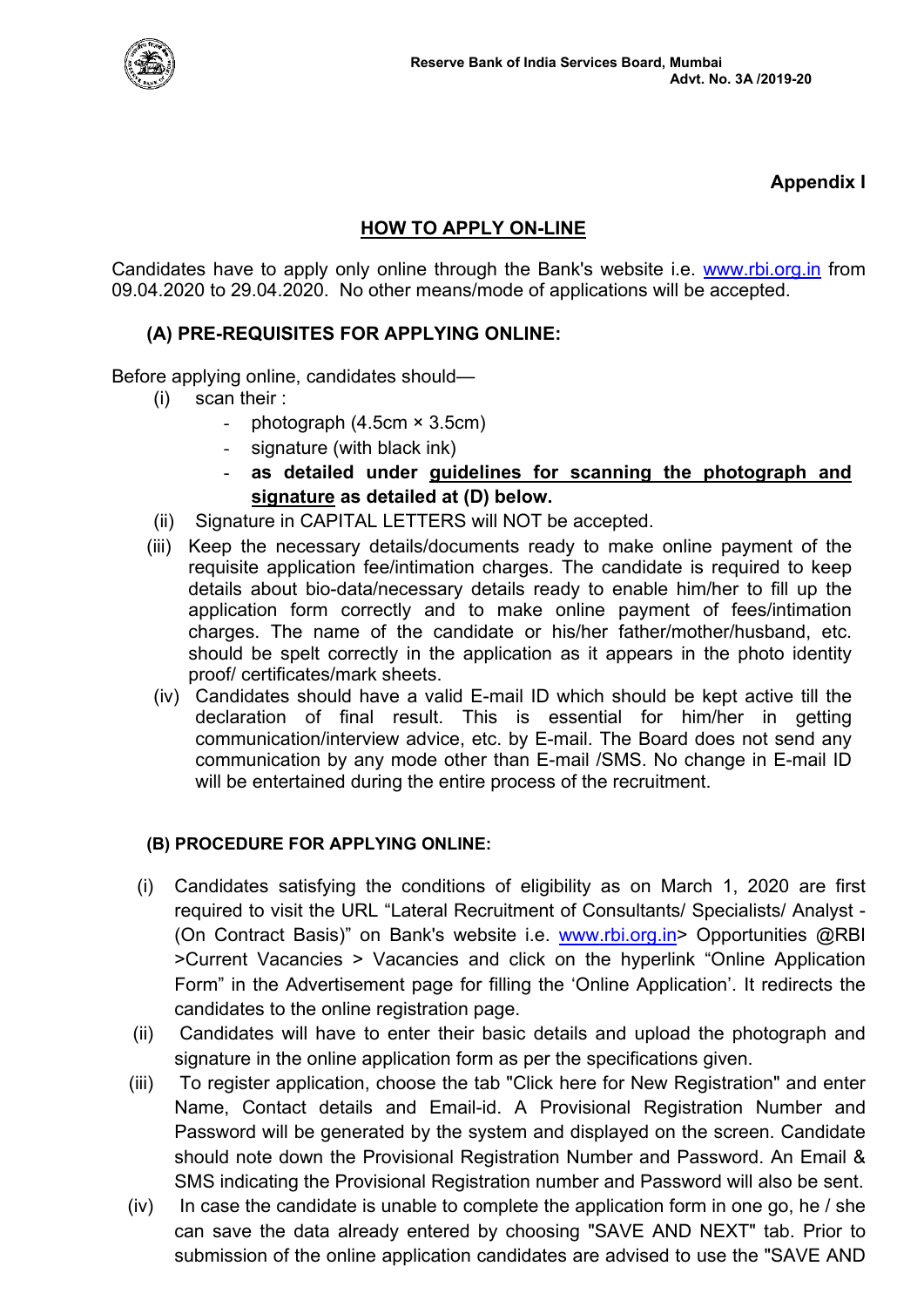

NEXT" facility to verify the details in the online application form and modify the same if required.

- (v) Candidates are advised to carefully fill and verify the details filled in the online application themselves as no change will be possible/ entertained after clicking the FINAL SUBMIT BUTTON.
- (vi) The Name of the candidate or his /her Father/ Husband etc. should be spelt correctly in the application as it appears in the Photo identity proof / Certificates/ Mark sheets. Any change/alteration found may disqualify the candidature.
- (vii) Validate your details and Save your application by clicking the 'Validate your details' and 'Save & Next' button.
- (viii) Candidates can proceed to upload Photo & Signature as per the specifications given in the Guidelines for Scanning and Upload of Photograph and Signature.
- (ix) Candidates can proceed to fill other details of the Application Form.
- (x) Click on the Preview Tab to preview and verify the entire application form before FINAL SUBMIT.
- (xi) Modify details, if required, and click on 'FINAL SUBMIT' ONLY after verifying and ensuring that the photograph, signature uploaded and other details filled by you are correct.
- (xii) Click on 'Payment' Tab and proceed for payment.
- (xiii) Click on 'Submit' button.
- (xiv) Candidates shall be solely responsible for filling up the online applications correctly. In case of invalid applications due to errors committed by the applicant no claims for refund of application fees/intimation charges so collected shall be entertained by the Board.
- (xv) To avoid last minute rush, candidates are advised to pay the application fees/ intimation charges and register online at the earliest.
- (xvi) Board does not assume any responsibility for the candidates not being able to submit their applications within the last day on account of aforesaid reasons or any other reason.

**(C) MODE OF PAYMENT FOR APPLICATION FEE/INTIMATION CHARGES:** Candidates have to make the payment of requisite fee/intimation charges through the on-line mode only:

- (i) The application form is integrated with the payment gateway and the payment process can be completed by following the instructions.
- (ii) The payment can be made by using Debit Cards (RuPay/Visa/MasterCard/Maestro), Credit Cards, Internet Banking, IMPS, Cash Cards/ Mobile Wallets
- (iii) After submitting your payment information in the online application form, PLEASE WAIT FOR THE INTIMATION FROM THE SERVER. DO NOT PRESS BACK OR REFRESH BUTTON IN ORDER TO AVOID DOUBLE CHARGE.
- (iv) On successful completion of the transaction, an e-Receipt will be generated.
- (v) Non-generation of 'E-Receipt' indicates PAYMENT FAILURE. On failure of payment, Candidates are advised to login again using their Provisional Registration Number and Password and repeat the process of payment.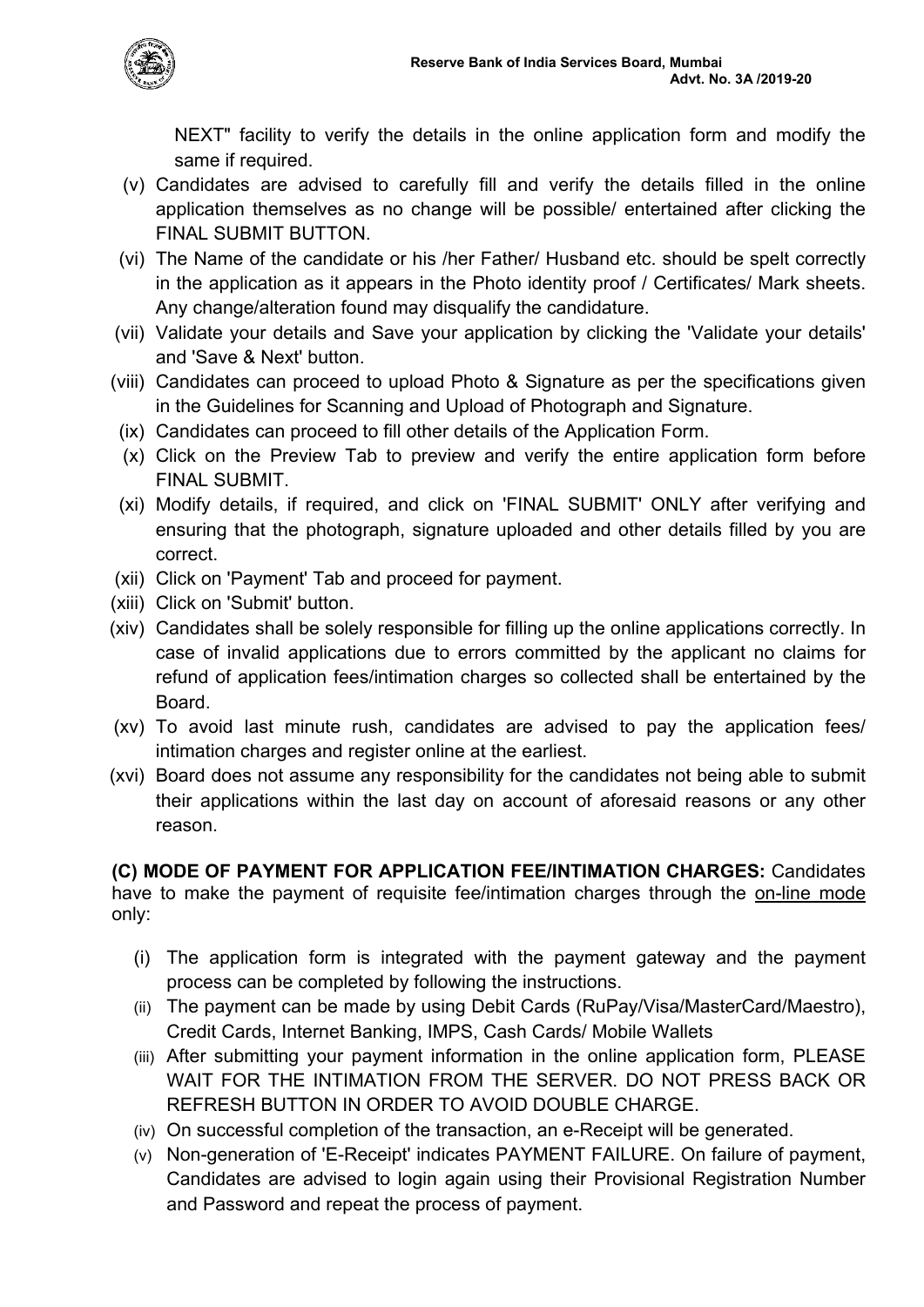- (vi) Candidates are required to take a printout of the e-Receipt and online Application Form. Please note that if the same cannot be generated, online transaction may not have been successful.
- (vii) For Credit Card users: All charges are listed in Indian Rupee. If you use a non-Indian credit card, your bank will convert to your local currency based on prevailing exchange rates.
- (viii) To ensure the security of your data, please close the browser window once your transaction is completed.
- (ix) There is facility to print application form up to May 04, 2020 containing fee details after successful payment of fees by the closure date i.e. April 29, 2020.

# **(D) GUIDELINES FOR SCANNING AND UPLOAD OF DOCUMENTS**

Before applying online a candidate will be required to have a scanned (digital) image of his/her photograph and signature as per the specifications given below.

Photograph Image: (4.5cm × 3.5cm)

- **-** Photograph must be a recent passport style colour picture.
- **-** Make sure that the picture is in colour, taken against a light-coloured, preferably white, background.
- **-** Look straight at the camera with a relaxed face
- **-** If the picture is taken on a sunny day, have the sun behind you, or place yourself in the shade, so that you are not squinting and there are no harsh shadows
- **-** If you have to use flash, ensure there's no "red-eye"
- **-** If you wear glasses make sure that there are no reflections and your eyes can be clearly seen.
- **-** Caps, hats and dark glasses are not acceptable. Religious headwear is allowed but it must not cover your face.
- **-** Dimensions 200 x 230 pixels (preferred)
- **-** Size of file should be between 20kb–50 kb
- **-** Ensure that the size of the scanned image is not more than 50kb. If the size of the file is more than 50 kb, then adjust the settings of the scanner such as the DPI resolution, no. of colours etc., during the process of scanning.

Signature Image:

- **-** The applicant has to sign on white paper with Black Ink pen.
- **-** The signature should be of the applicant and not by any other person.
- **-** The signature will be used to put on the Call Letter and wherever necessary.
- **-** If the Applicant's signature on the attendance sheet or Call letter, signed at the time of the examination, does not match the signature uploaded, the applicant will be disqualified.
- **-** Dimensions 140 x 60 pixels (preferred)
- **-** Size of file should be between 10kb 20kb for signature
- **-** Signature in CAPITAL LETTERS shall NOT be accepted.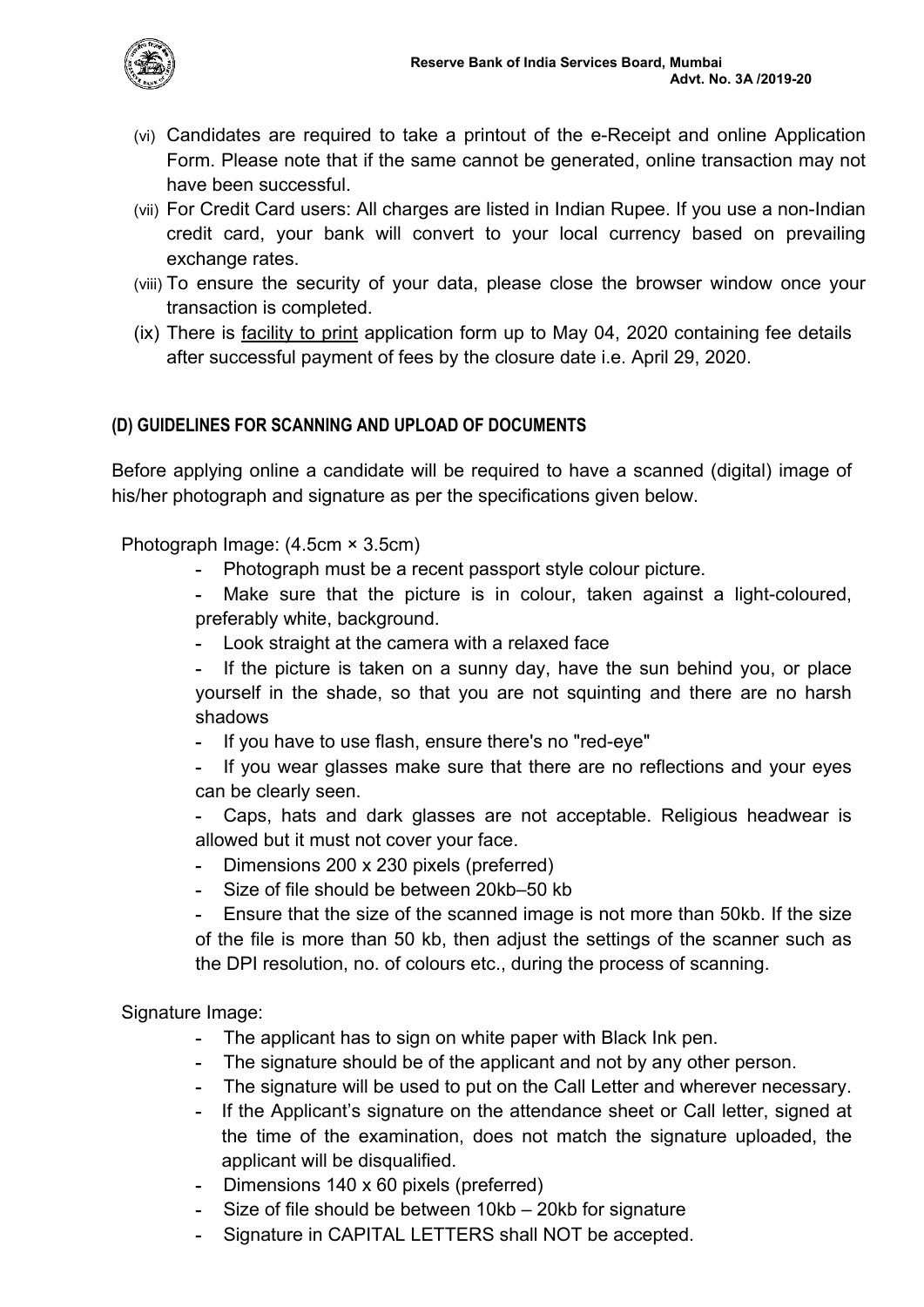

Scanning the documents:

- **-** Set the scanner resolution to a minimum of 200 dpi (dots per inch)
- **-** Set Color to True Color
- **-** File Size as specified above
- **-** Crop the image in the scanner to the edge of the photograph/signature then use the upload editor to crop the image to the final size (as specified above).

**-** The image file should be JPG or JPEG format. An example file name is: image01.jpg or image01.jpeg Image dimensions can be checked by listing the folder files or moving the mouse over the file image icon.

**-** Candidates using MS Windows/MSOffice can easily obtain documents in .jpeg format not exceeding 50kb (photograph) & 20kb (signature) by using MS Paint or MSOffice Picture Manager. Scanned documents in any format can be saved in .jpg format by using 'Save As' option in the File menu and size can be reduced below 50 kb (photograph) & 20 kb (signature) by using crop and then resize option (Please see point (i) & (ii) above for the pixel size) in the 'Image' menu. Similar options are available in other photo editor also.

**-** If the file size and format are not as prescribed, an error message will be displayed.

**-** While filling in the Online Application Form the candidate will be provided with a link to upload his/her photograph, signature.

Procedure for Uploading the documents

- **-** There will be separate links for uploading Photograph, signature,
- **-** Click on the respective link "Upload Photograph / signature"

**-** Browse and Select the location where the Scanned Photograph / signature file has been saved.

- **-** Select the file by clicking on it
- **-** Click the 'Open/Upload' button

Your Online Application will not be registered unless you upload your Photograph, signature, as specified.

Note:

- **(1)** In case the face in the photograph or signature is unclear / smudged the candidate's, application may be rejected.
- **(2)** After uploading the Photograph / signature in the online application form candidates should check that the images are clear and have been uploaded correctly. In case the photograph or signature is not prominently visible, the candidate may edit his/ her application and reupload his/ her photograph or signature, prior to submitting the form.
- **(3)** After registering online candidates are advised to take a printout of their system generated online application forms.

**NOTE:** Please note that Corrigendum, if any, issued on the above advertisement, will be published only on the Bank's website [www.rbi.org.in](https://www.rbi.org.in/)

*(Hindi version of this advertisement is available on Hindi website of Bank)*